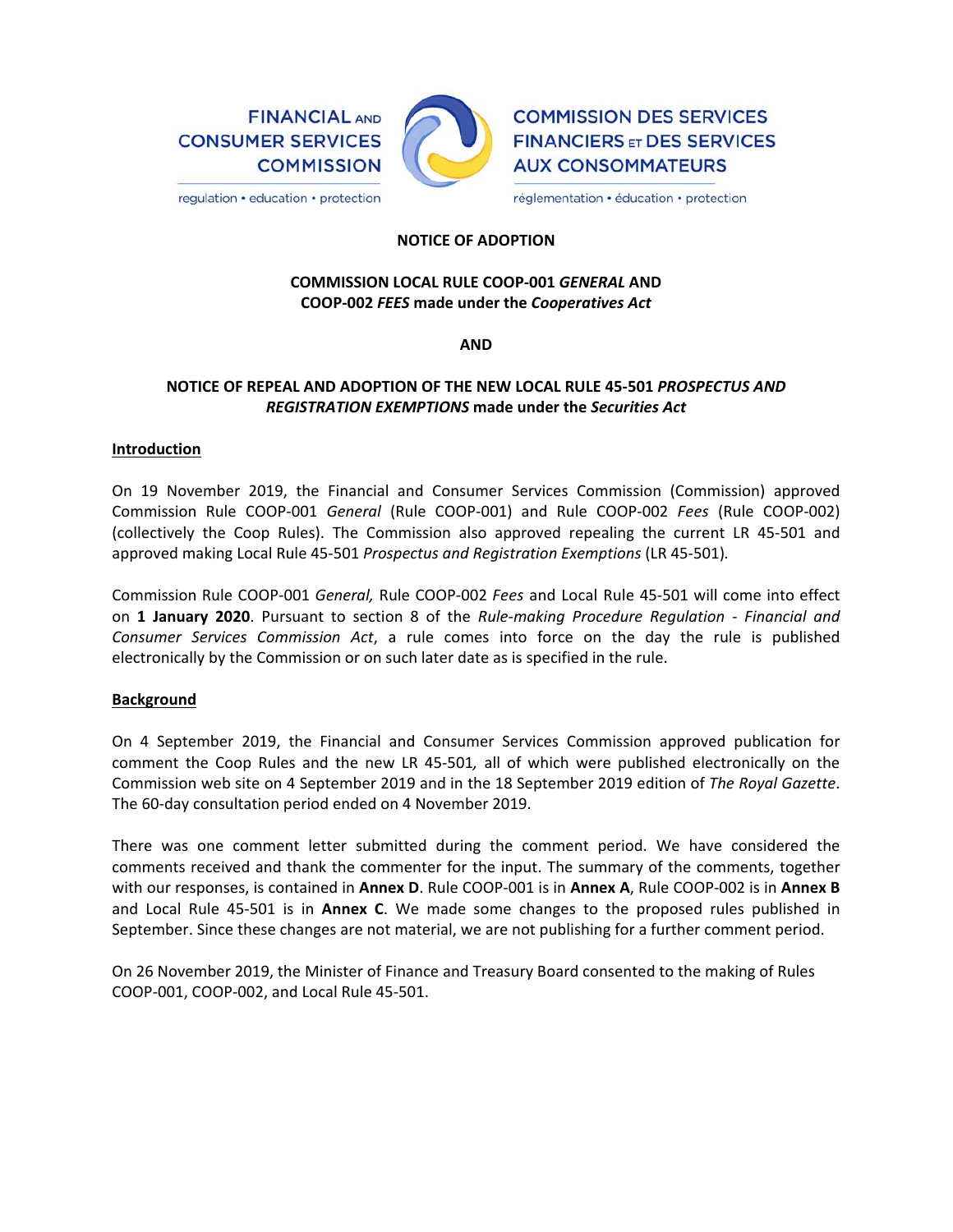#### **Substance and Purpose of Rules**

The new *Cooperatives Act*, SNB 2019, c.24, received Royal Assent on 14 June 2019. The new *Act* is targeted to be proclaimed on 1 January 2020. The purpose of Rule COOP‐001 *General* is to cover details on the application of such items as prohibited names, required by-law provisions, inactive members, equity requirements, meetings and voting including the use of technology, auditor requirements and dispute resolution. Rule COOP‐002 *Fees* provides the fees comparable to the ones for business corporations but are limited to certain items such as incorporations, revivals, annual reports and certificates. The purpose of LR 45‐501 is to provide a prospectus and registration exemption from requirements under the *Securities Act* for cooperatives and credit unions.

## **Questions**

If you have any questions on the Coop Rules, please refer them to:

Étienne LeBoeuf Director Financial Institutions Financial and Consumer Services Commission Tel: 506‐444‐2875 Email: etienne.leboeuf@fcnb.ca

If you have any questions on LR 45‐501, please refer them to:

Kevin Hoyt Vice‐President and Executive Director of Securities Financial and Consumer Services Commission Tel: 506‐643‐7691 Email: Kevin.Hoyt@fcnb.ca

#### **Contents of Annexes**

| Annex A: | Rule COOP-001 General      |
|----------|----------------------------|
| Annex B: | Rule COOP-002 Fees         |
| Annex C: | LR 45-501                  |
| Annex D: | <b>Summary of Comments</b> |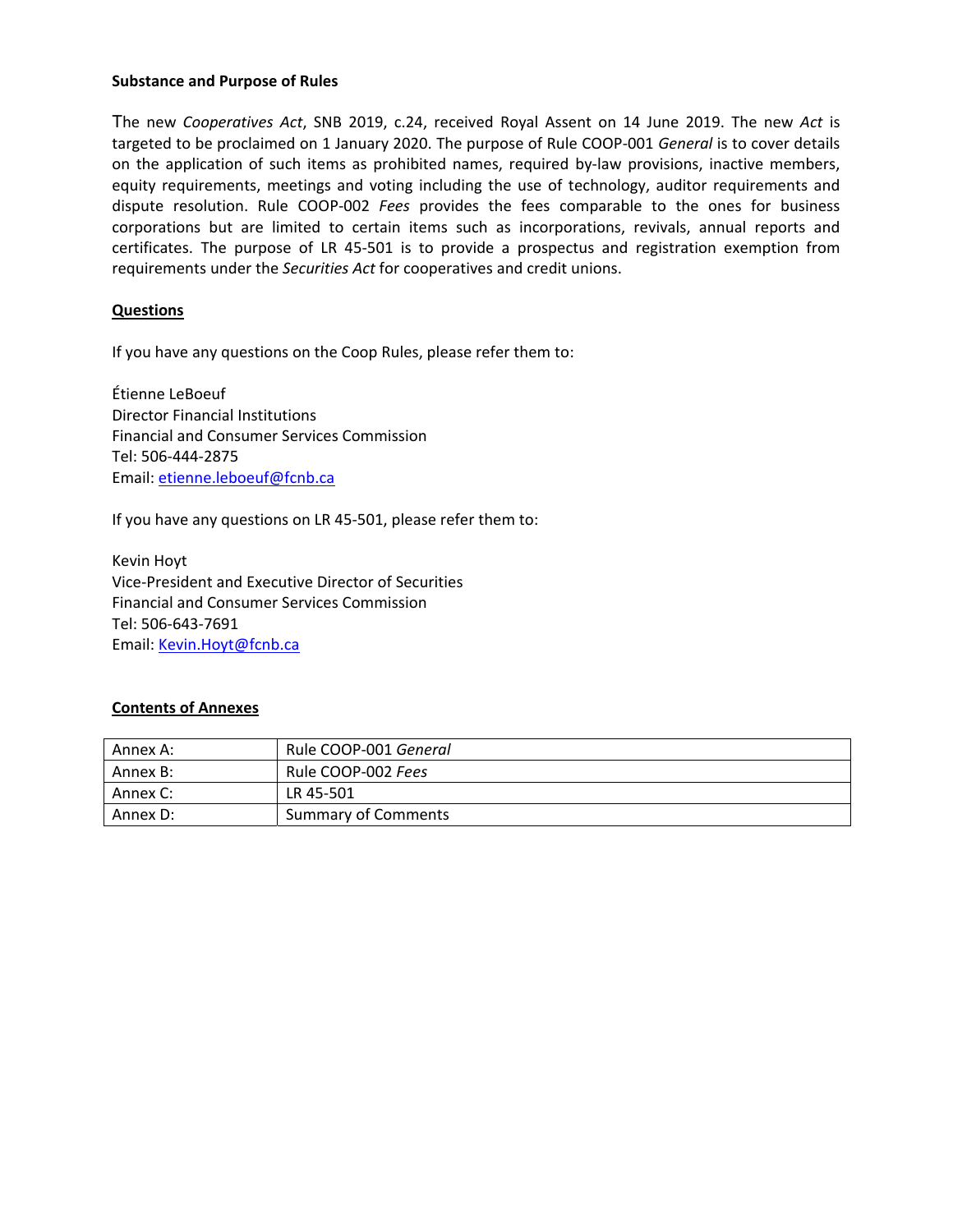**FINANCIAL AND CONSUMER SERVICES COMMISSION** 



**COMMISSION DES SERVICES FINANCIERS ET DES SERVICES AUX CONSOMMATEURS** 

réglementation · éducation · protection

# **FINANCIAL AND CONSUMER SERVICES COMMISSION RULE COOP‐001** *General*

## **PART 1 PRELIMINARY MATTERS**

#### **Definitions**

**1. (1)**  In this Rule:

**"***Act*" means the *Cooperatives Act*;

"equity" means the retained earnings, reserves from retained earnings, membership shares, investment shares and membership loans of a cooperative;

"investment share" means a share in the capital of a cooperative that is not a membership share;

"membership share" means a share described in section 32 of the *Act*;

"surplus" means the amount before distribution to members and investment shareholders of a cooperative.

**(2)**  The definitions contained in the *Act* apply to this Rule, unless the terms in question are defined in this Rule.

# **PART 2 INCORPORATION, NAMING & BYLAWS**

## **Application**

**2.** In addition to the requirements of section 7 of the *Act*, an application for incorporation must also include, if a cooperative is to issue securities, confirmation that the issuance will comply with the provisions of the *Securities Act* or regulations.

## **Prohibited Names**

**3.** For the purposes of section 15 of the *Act*, a cooperative shall not have a name: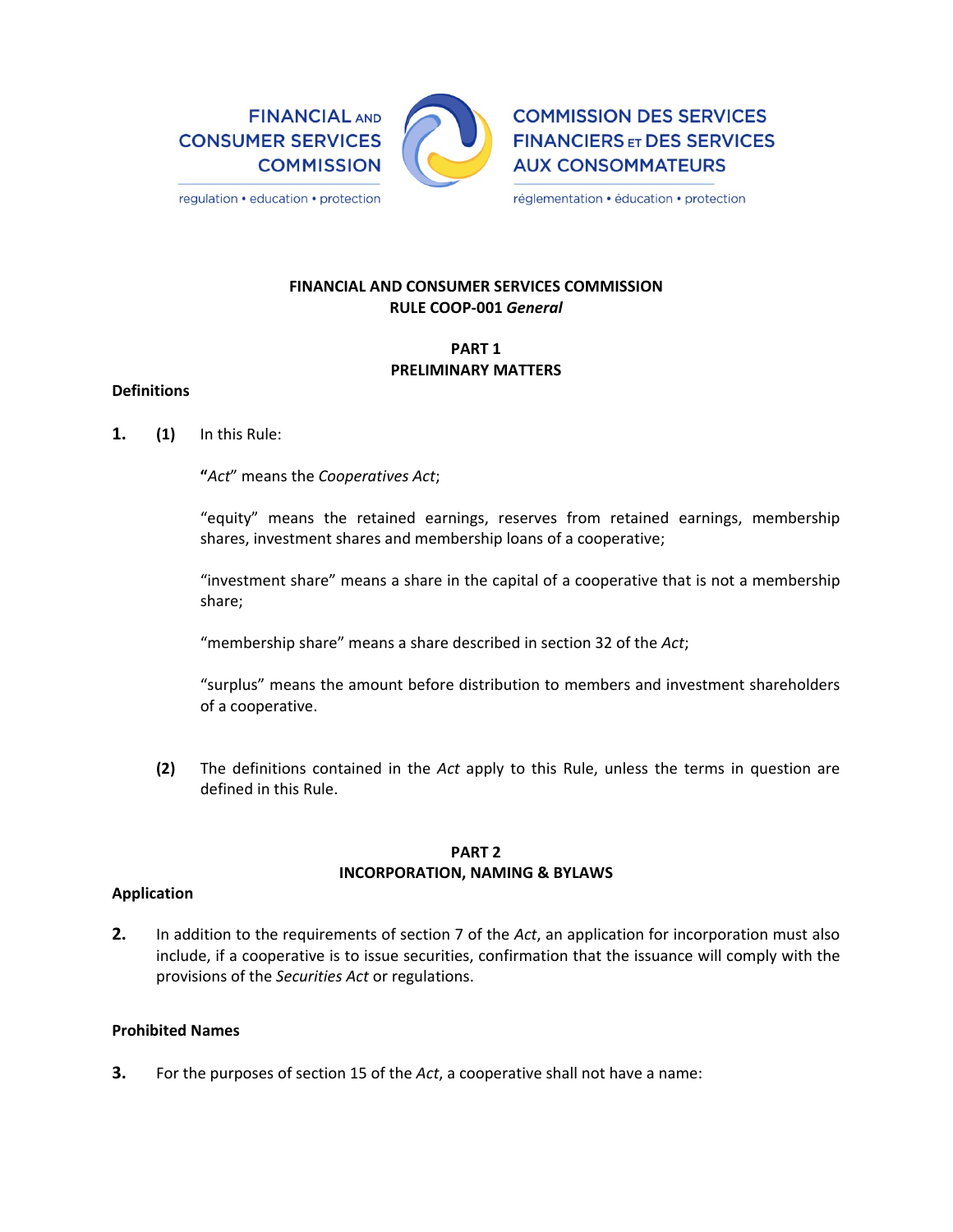- (a) that is similar to the name of another corporation or cooperative if the use of the name by the cooperative would be likely to confuse or mislead;
- (b) that is deceptively misdescriptive, as set out in section 4 below;
- (c) that is obscene or otherwise objectionable;
- (d) that suggests or implies a connection with the Crown, or any member of the Royal Family, or the Government of Canada or the government of any province or territory of Canada, or any municipal or rural authority, without the consent in writing of the appropriate authority; or
- (e) that the Director for any good and valid reason disapproves.
- **4.** A cooperative name is deceptively misdescriptive if it is likely to mislead the public, in any language, with respect to any of the following:
	- (a) the business, goods or services in association with which it is proposed to be used;
	- (b) the conditions under which the goods or services will be produced or supplied or the persons to be employed in the production or supply of the goods or services; and
	- (c) the place of origin of the goods or services.
- **5.** For the purposes of section 18 of the *Act*, a cooperative must notify the Director of the registration of another name under the *Partnerships and Business Names Registration Act* within 15 days of that registration.

## **Making of By‐laws**

- **6.** The first by‐laws of a cooperative, made by the first directors in accordance with the *Act* and this Rule, must be confirmed, with or without variation, by extraordinary resolution of the members of the cooperative at the first meeting of members held in accordance with subsection 50(1) of the *Act*.
- **7.** Subject to section 6, the by-laws of a cooperative may be made, amended, repealed or replaced only by an extraordinary resolution of the members of the cooperative.

## **Required By‐law Provisions**

- **8.** Pursuant to subsection 10(2) of the *Act*, the by‐laws of a cooperative must include provisions dealing with the following matters:
	- (a) the name of the cooperative and the address of its registered office;
	- (b) the date of its fiscal year end;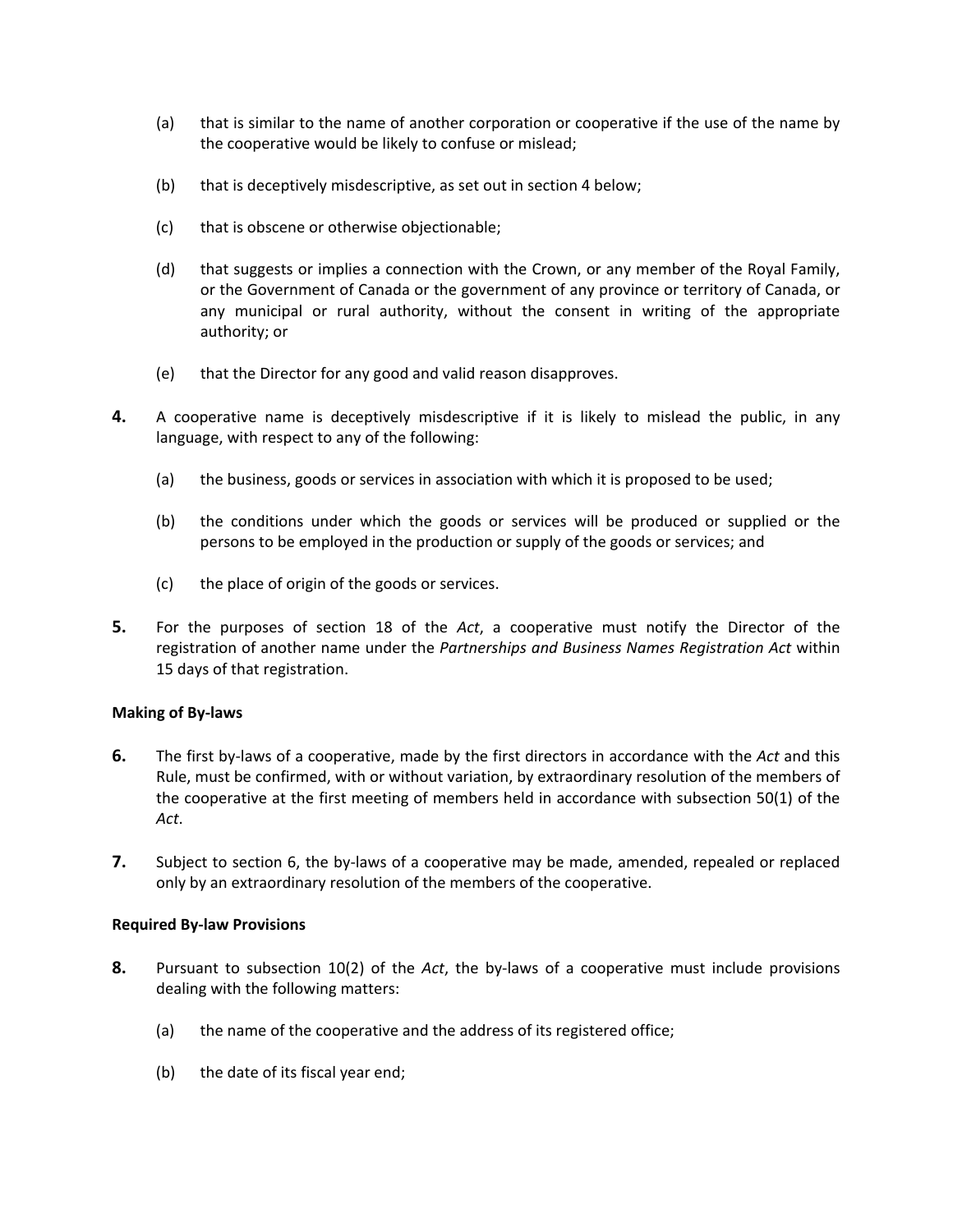- (c) for the purposes of paragraph 6(1)(d) of the *Act*, the maximum interest rate on any membership loan;
- (d) for the purposes of paragraph 6(1)(e) of the *Act*, the maximum dividend rate on any membership share;
- (e) for the purposes of subsection 13(3) of the *Act*, the restrictions on the cooperative's powers to borrow and to secure the payment of money;
- (f) for the purposes of paragraph  $21(1)(a)$  of the *Act*, the method for a person to apply for membership in the cooperative;
- (g) for the purposes of paragraph 21(1)(b) of the *Act*, the criteria that a person must satisfy for approval as a member of the cooperative, including:
	- (i) if the cooperative has membership share capital, the minimum number of membership shares for which a member must subscribe, including any minimum amount required to be paid on account of the subscription price of the shares and terms of payment for those shares, and, if any, the maximum number of shares, or the maximum percentage of the issued and outstanding shares, that any one member may own,
	- (ii) if the cooperative requires membership loans from its members as a condition of membership or of continuing membership, the amount of the membership loan a member has to provide, the terms and conditions of the membership loan, including any minimum amount on account of a membership loan, and
	- (iii) the amount of any annual or other periodic membership fee a member must pay;
- (h) for the purposes of subsection 50(8) of the *Act*, the number of members or the percentage of the total number of members required to form a quorum at meetings of the members;
- (i) the notice required for annual and special meetings of members and meetings of investment shareholders;
- (j) the procedure to request a special meeting of members;
- (k) the manner in which a member may withdraw from the cooperative;
- (l) the process or procedures for the elections of directors;
- (m) the method of filling any vacancy on the board of directors;
- (n) the method of disposition of part of the surplus in proportion to the business done with members and with non‐members; and
- (o) for the purposes of subsection 165(1) of the *Act*, the method of delivery of notices and documents.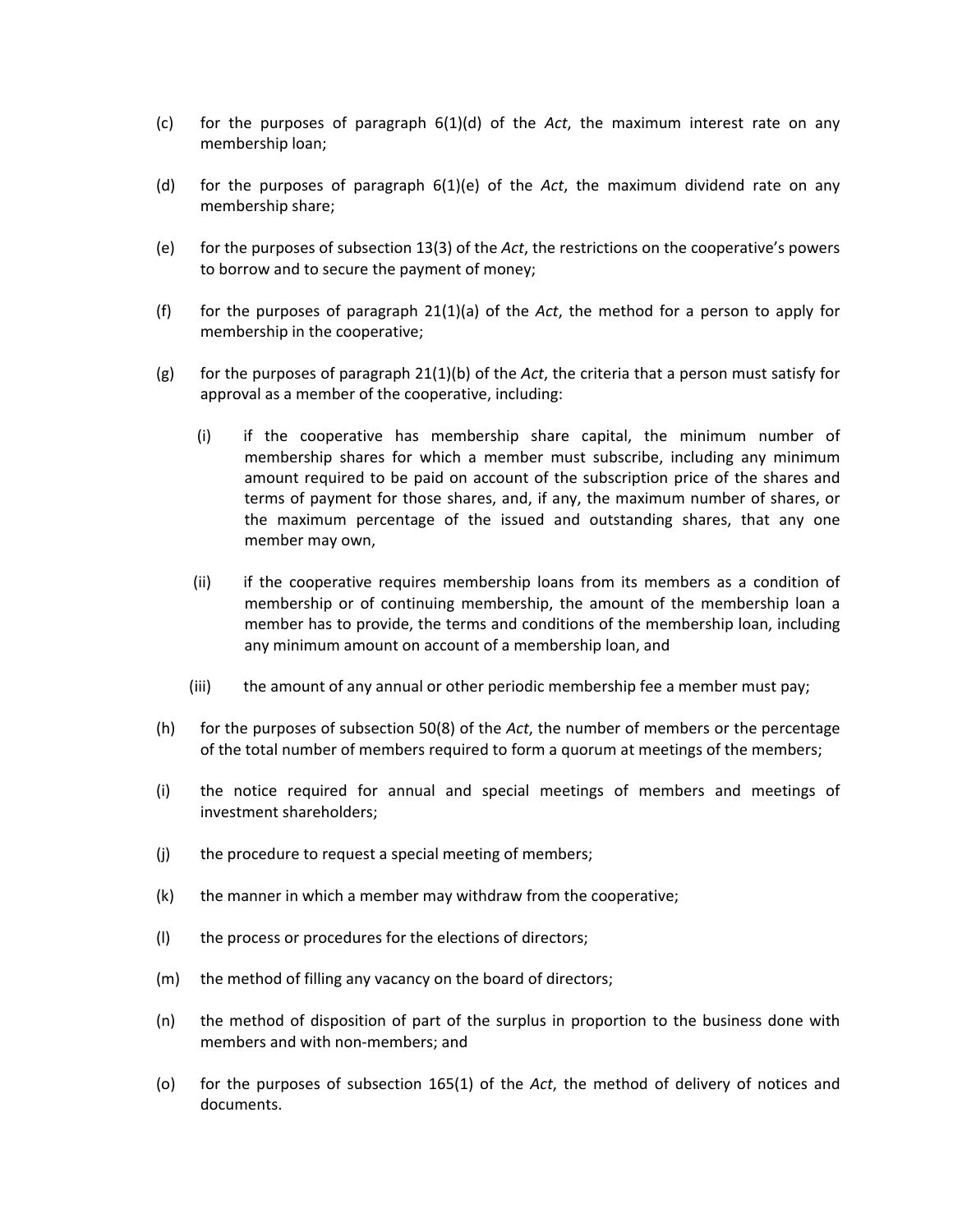## **Continuing Housing Cooperatives – by‐law requirements**

- **9.** In addition to the provisions required by section 8 above, pursuant to section 116 of the *Act* the by-laws of a continuing housing cooperative must also include provisions dealing with the following matters:
	- (a) obligations of a member to pay housing charges of the cooperative;
	- (b) the manner in which housing charges are to be determined;
	- (c) the establishment of occupancy requirements of a housing unit of the cooperative; and
	- (d) the establishment of approval requirements of a budget of the cooperative.

## **Worker Cooperatives – by‐law requirements**

- **10.** In addition to the provisions required by section 8 above, pursuant to section 124 of the *Act* the by-laws of a worker cooperative must also include provisions dealing with the following matters:
	- (a) the conditions of membership in the cooperative;
	- (b) the minimum percentage of permanent employees who are required to be members of the cooperative;
	- (c) any probationary periods for members of the cooperative; and
	- (d) the allocation of sub-contractual work to non-members.

## **PART 3 MEMBERSHIP**

- **11.** Section 24 of the *Act* only applies to a class of members where membership was approved based on the members' using the services of the cooperative.
- **12.** Upon the death of a member of a cooperative without share capital, the deceased member is deemed to have withdrawn from the cooperative in accordance with section 22 of the *Act* on the day of his or her death.
- **13.** Upon the death of a member of a cooperative with share capital, the deceased member of the cooperative is deemed to have withdrawn from the cooperative in accordance with section 22 of the *Act*, and the membership shares of the deceased member are to be transferred or paid out in accordance with section 28 of the *Act*.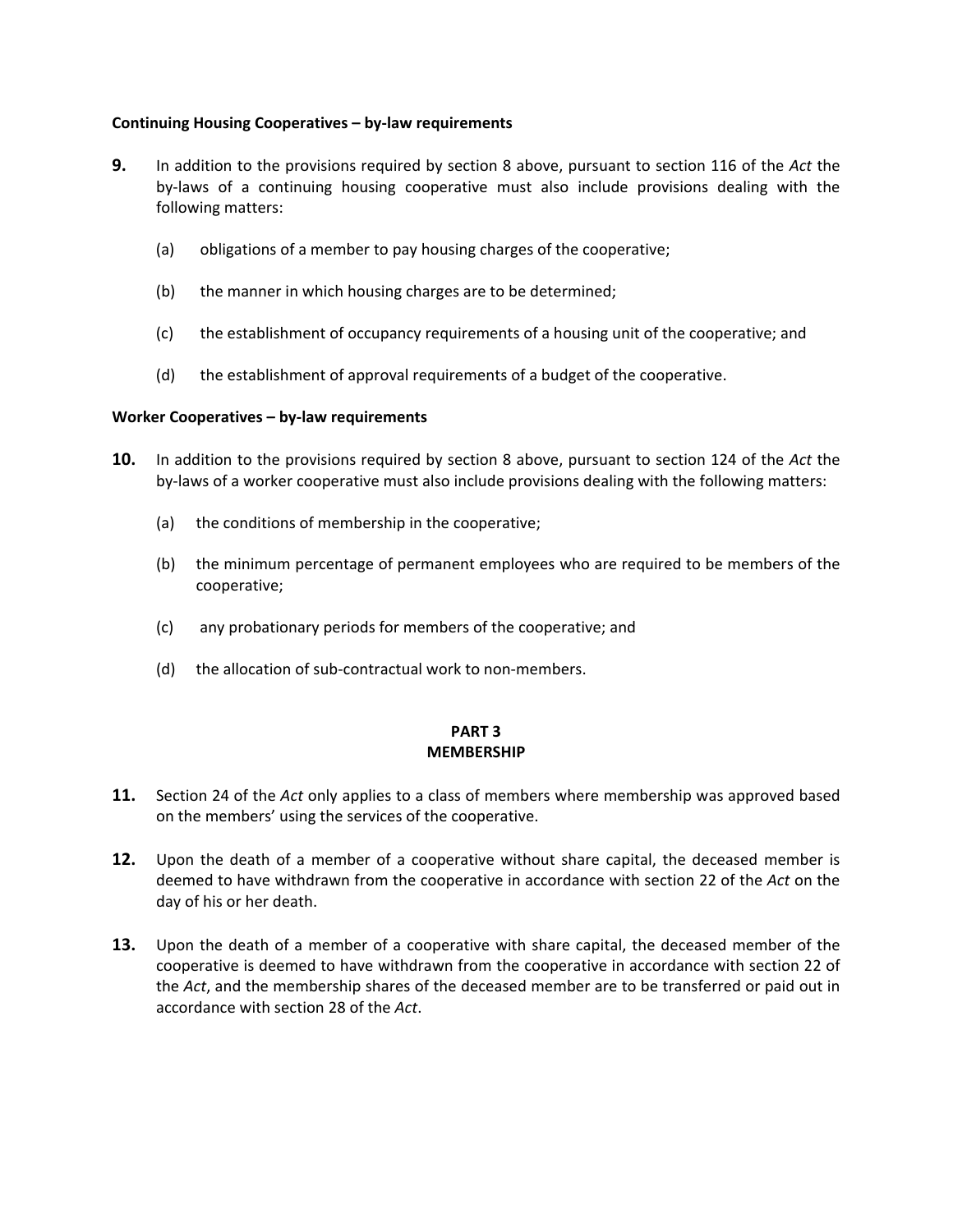## **PART 4 EQUITY REQUIREMENTS**

- **14.** For the purposes of subsection 44(1) of the *Act*, a cooperative shall set aside annually at least 25% of that year's surplus to equity until equity is at least 30% of assets.
- **15.** For the purposes of subsections 44(3) and 44(4) of the *Act*, dividends on membership shares, interest on membership loans and dividends on investment shares may only be paid out of 75% of annual surplus until the equity of a cooperative is 30% of assets.
- **16.** For the purposes of subsection 44(5) of the *Act*, a repurchase or redemption of membership shares, a redemption of investment shares and a repayment of membership loans shall not occur if there are reasonable grounds to believe that the equity of a cooperative is or would fall below the level it was at the beginning of the latest fiscal year for which the cooperative is required to prepare financial statements. This restriction does not apply to payments of membership shares and membership loans on withdrawal or termination of membership under section 25 of the *Act*.
- **17.** For the purposes of 45(2) of the *Act*, patronage return may only be paid out of 75% of annual surplus until the equity of a cooperative is 30% of assets.

# **PART 5 MEETINGS & VOTING**

## **First Meeting**

- **18.** Members, at the first meeting held pursuant to subsection 50(1) of the *Act*, must:
	- (a) confirm, with or without variation, the by‐laws of the cooperative that were adopted by the first directors;
	- (b) elect directors in accordance with sections 67 to 71 below;
	- (c) appoint an auditor to hold office until the close of the first annual meeting of members, unless the appointment of an auditor is dispensed with pursuant to section 84(3) of the *Act*; and
	- (d) if applicable, resolve not to have audited financial statements pursuant to section 81(b) of the *Act*.

#### **Notice of Meetings of Members and of Investment Shareholders**

**19.** Notice of the time and place of a meeting of the members or a meeting of the investment shareholders of a cooperative must be given not less than 14 days and not more than 30 days before the meeting.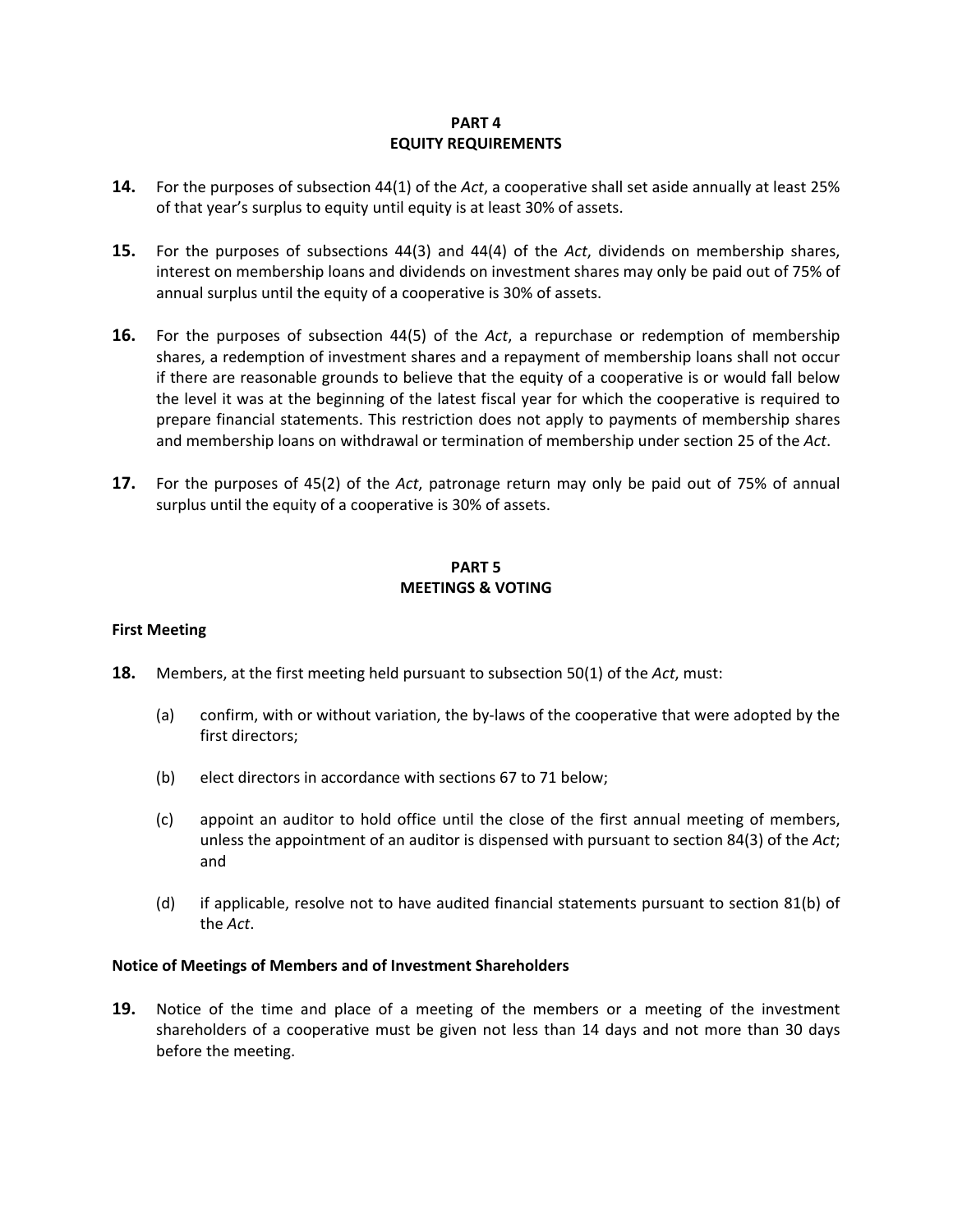- **20.** In the case of a special meeting of the members or a meeting of the investment shareholders, the notice shall state the purpose of calling the meeting, and the business to come before it.
- **21.** The notice of a meeting of the members or investment shareholders must be:
	- (a) posted at the registered office of the cooperative;
	- (b) at least one of the following:
		- (i) sent by mail or personally delivered to a member or investment shareholder at the latest address as shown in the records of the cooperative;
		- (ii) published in a paper publication generally available to the public in the place where the cooperative has its registered office;
		- (iii) provided electronically in accordance with section 96; and
	- (c) delivered by other means as required in the by‐laws of the cooperative.
- **22.** If an extraordinary resolution is required, the notice of the meeting where the extraordinary resolution is to be adopted shall set out the contents and purpose of the resolution.
- **23.** A member or investment shareholder who is entitled to attend a meeting of a cooperative may waive notice of the meeting.
- **24.** Attendance at a meeting by the member or investment shareholder is a waiver of notice of the meeting, except when the member or investment shareholder attends the meeting for the express purpose of objecting to the transaction of any business on the ground that the meeting was not lawfully called.

#### **Special Meeting**

- **25.** The request for a special meeting under subsection 50(4) of the *Act* must be made in writing by at least 50 members or ten per cent of the members, whichever is the lesser, and must state the nature of the business to be transacted at the special meeting.
- **26.** Subject to section 27 below, a special meeting must be held within three months from the board of directors' receipt of the written request set out in section 25 and, subject to the by‐laws, at a place as determined by the board of directors.
- **27.** The board of directors does not have to hold a special meeting upon receipt of the written request specified in section 25 if the nature of the business specified in the notice is a matter outside the power of the members or is a matter described in paragraphs 58(9)(b), (c), (d) or (e) of the *Act*.
- **28.** The agenda for a special meeting will only deal with the business specified in the notice of the meeting.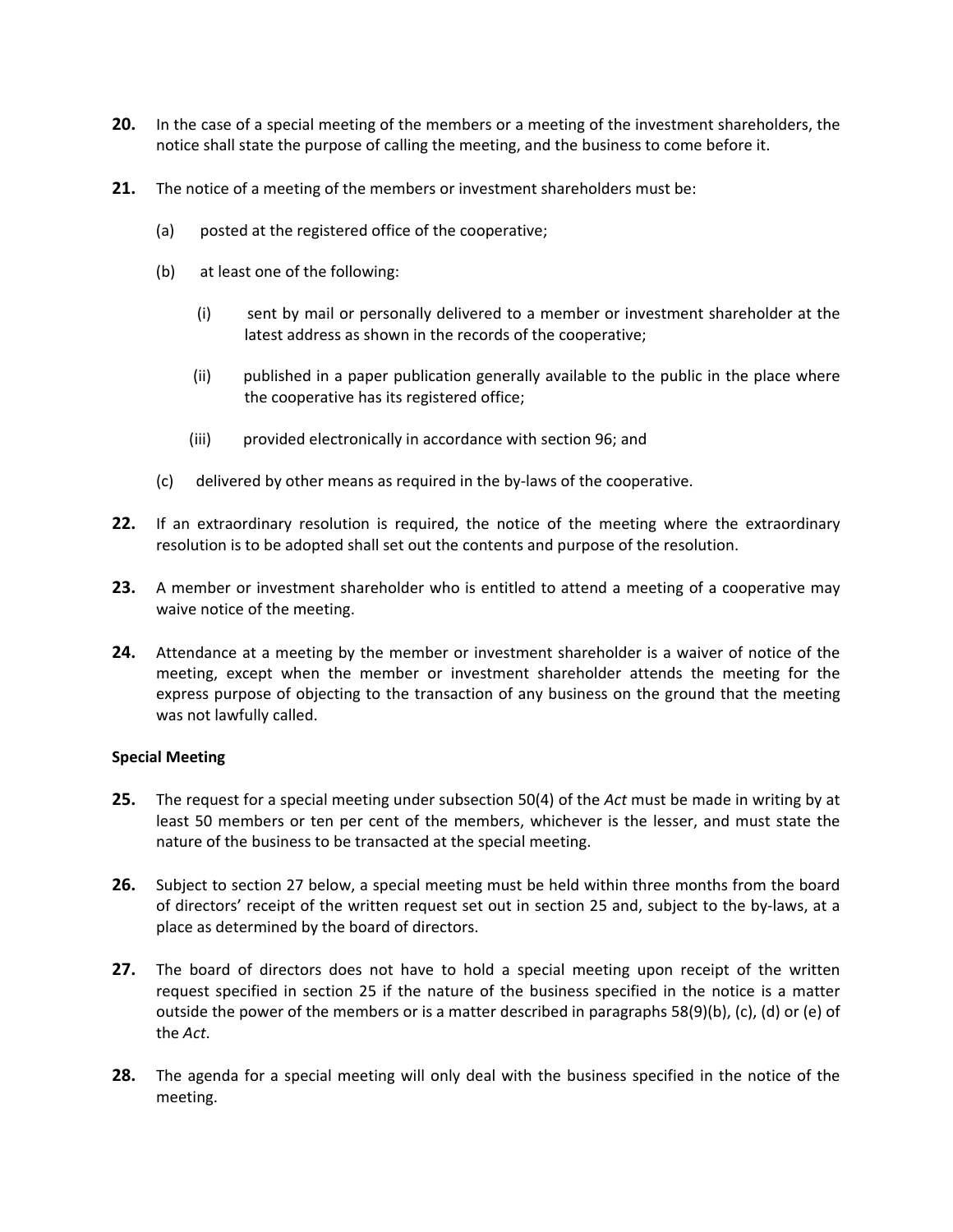#### **Meeting of investment shareholders**

**29.** The agenda for a meeting of investment shareholders shall only deal with the business specified in the notice of the meeting.

#### **Annual Meeting**

- **30.** The agenda for annual meetings of the cooperative must include the following:
	- (a) call to order by the Chair;
	- (b) reading and disposal of the minutes of the preceding meeting;
	- (c) business arising out of the minutes;
	- (d) reports of officers and board of directors, including any attestations by directors and officers that they have complied with applicable legislation;
	- (e) reports of committees;
	- (f) reports of auditor, if applicable;
	- (g) consideration of financial statements;
	- (h) if by‐laws so provide, voting on dividends as proposed by the board of directors and voting on patronage returns as proposed by the board of directors;
	- (i) unfinished business, if any;
	- (j) election of directors;
	- (k) appointment of auditor, or applicable extraordinary resolution not to appoint an auditor and financial statements not to be audited;
	- (l) new business, if any;
	- (m) extraordinary resolutions, if any;
	- (n) proposed date and place of next meeting; and
	- (o) adjournment.

#### **Proposals**

**31.** For the purposes of subsections 58(2) and (3) and paragraph 58(9)(a) of the *Act*, a proposal may not be attached to the notice of a meeting if the proposal was submitted less than 90 days before the anniversary date of the last annual meeting of the cooperative.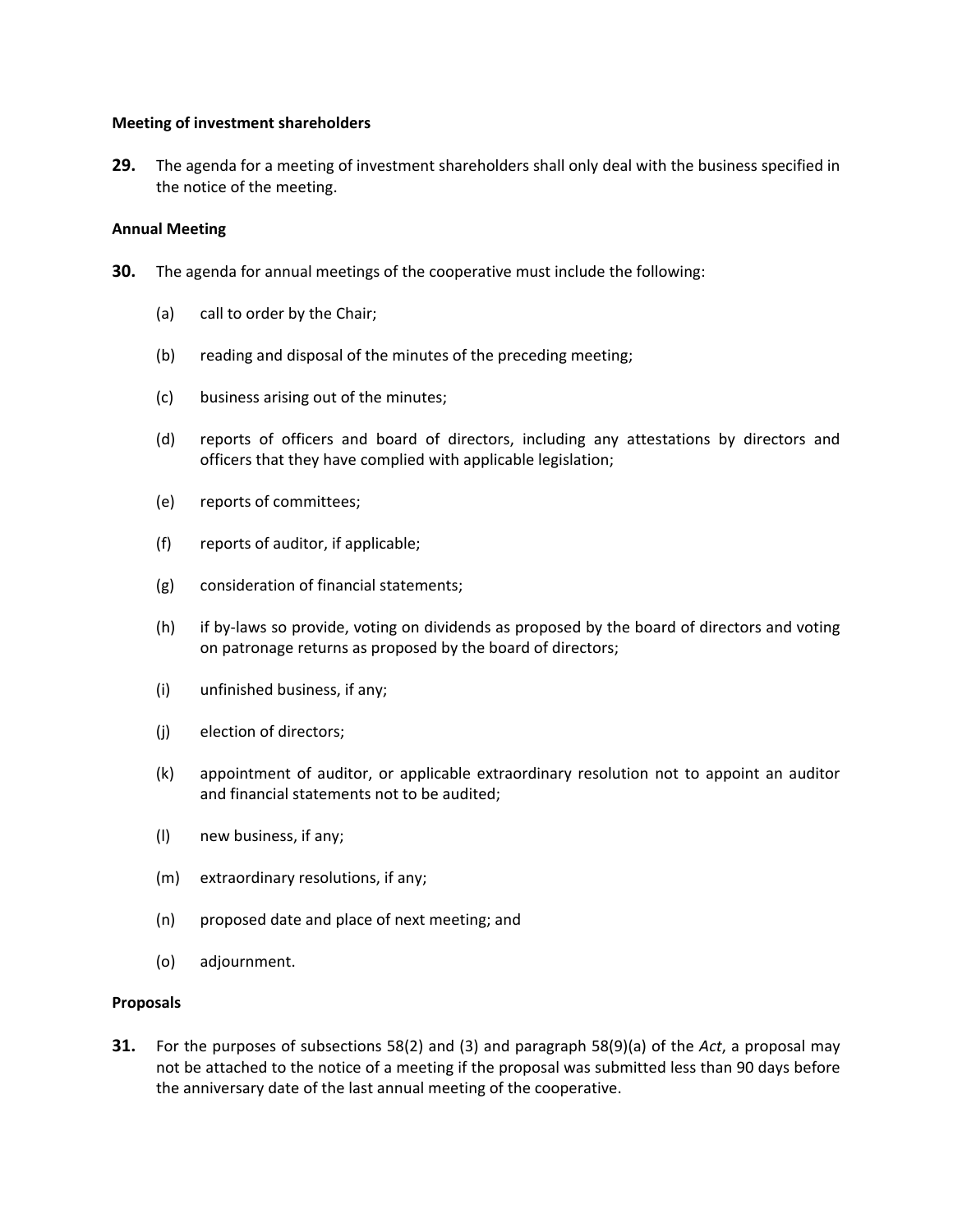- **32.** Pursuant to subsection 58(6) of the *Act*, a cooperative may request proof from a person who submits a proposal under subsection 58(3) of the *Act* within 10 days of receiving the proposal, and the person who submits the proposal shall provide the proof within14 days of the cooperative's request.
- **33.** If the cooperative refuses to attach a proposal to a notice of annual meeting in accordance with subsection 59(1) of the *Act*, the cooperative shall notify the person submitting the proposal of its refusal and the reasons for the refusal within 14 days after receipt of the proposal or the day on which it receives the proof requested under subsection 58(6) of the *Act*, as the case may be.

#### **Quorum**

- **34.** If a quorum is present at the opening of a meeting of members, the members present proceed with the business of the meeting, notwithstanding that a quorum is not present throughout the meeting.
- **35.** Subject to section 36, if within fifteen minutes from the time appointed for any meeting of the members a quorum is not present:
	- (a) the meeting shall stand adjourned to not less than seven days thereafter;
	- (b) all members shall be notified of the time and place of the said adjourned meeting at least five days before the date thereof; and
	- (c) the decisions of the adjourned meeting are binding if there are at least three members present.
- **36.** If a meeting is convened on the request of members and a quorum is not present within fifteen minutes from the time appointed for the meeting, the meeting shall be dissolved.
- **37.** Where a quorum is present at the opening of a meeting of members and the meeting is adjourned for less than 30 days, notice of the continued meeting is not necessary other than by announcement at the meeting that is adjourned.
- **38.** If a meeting of members is adjourned by one or more adjournments for an aggregate of 30 days or more, notice of the continued meeting must be given as for an original meeting and the continued meeting must have quorum.
- **39.** Unless otherwise provided in the articles of the cooperative, a quorum is present at a meeting of investment shareholders, if the holders of the majority of the investment shares entitled to vote at the meeting are present in person or by proxy.
- **40.** If a quorum is present at the opening of a meeting of investment shareholders, the investment shareholders present proceed with the business of the meeting, notwithstanding that a quorum is not present throughout the meeting.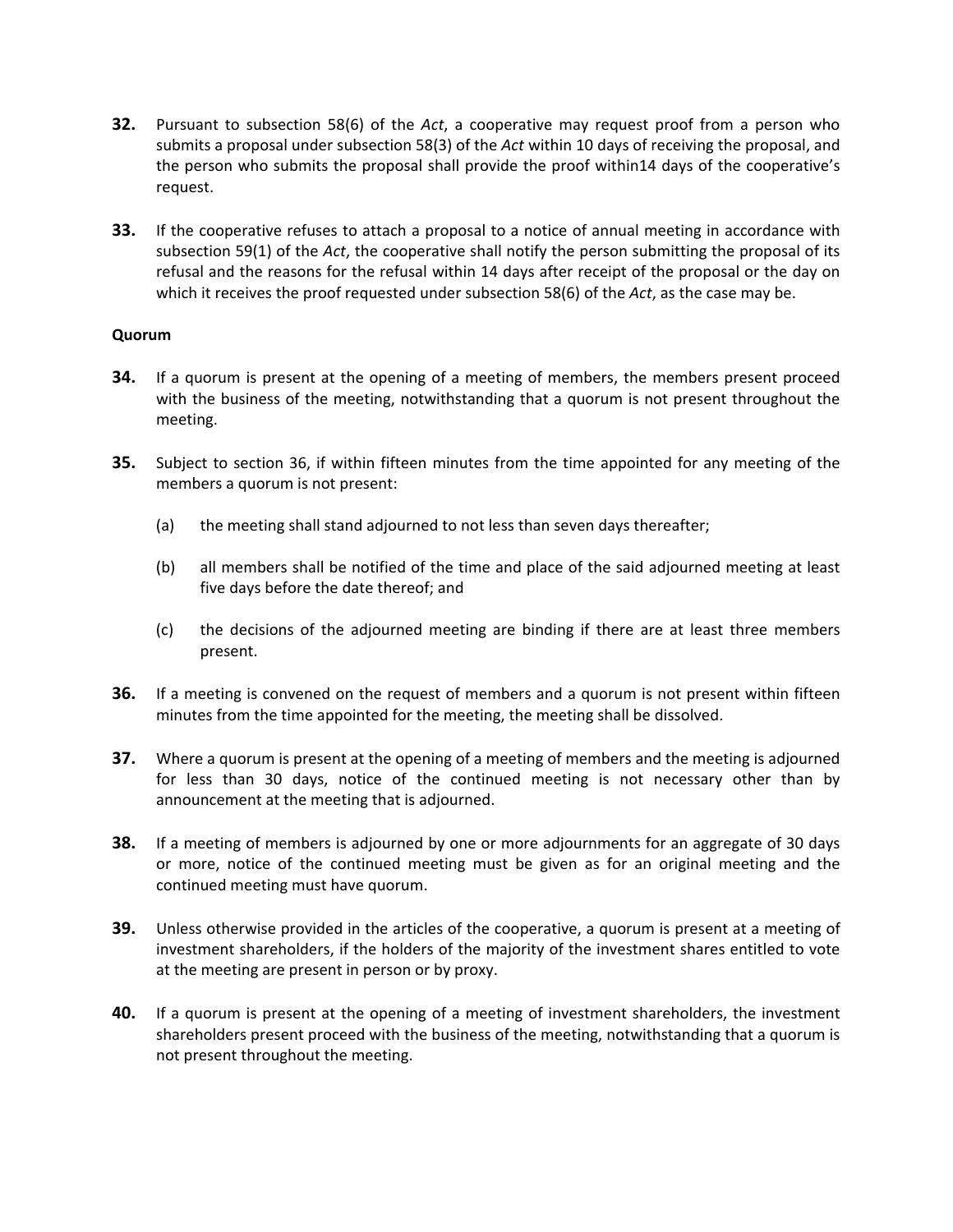- **41.** If within fifteen minutes from the time appointed for the meeting of investment shareholders a quorum is not present:
	- (a) the meeting shall stand adjourned to not less than seven days thereafter;
	- (b) all investment shareholders shall be notified of the time and place of the adjourned meeting at least five days before the date thereof; and
	- (c) the adjourned meeting must have quorum at the opening of the meeting.
- **42.** Where a quorum is present at the opening of a meeting of investment shareholders and the meeting is adjourned for less than 30 days, notice of the continued meeting is not necessary other than by announcement at the meeting that is adjourned.
- **43.** If a meeting of investment shareholders is adjourned by one or more adjournments for an aggregate of 30 days or more, notice of the continued meeting must be given as for an original meeting, and the continued meeting must have quorum at the opening of the meeting.

#### **Voting**

- **44.** Subject to the by-laws of a cooperative, a member of the cooperative may participate and vote in a meeting of the members by means of a telephonic, electronic or other communication facility that permits all participants to communicate adequately with each other during the meeting, if the cooperative makes available such a communication facility.
- **45.** A member participating in a meeting referred to in section 44 is deemed to be present at the meeting.
- **46.** Voting may only be carried out under section 44 if the votes can be gathered in a manner that permits their verification.
- **47.** Voting in person at a meeting of the members of a cooperative takes place by a show of hands or another similar method except when a ballot is demanded by a member at the meeting. A member may demand a ballot either before or after a vote by show of hands or other similar method.
- **48.** A ballot is required for the election of directors when the number of nominees exceeds the number of directors to be elected.
- **49.** The by-laws of a cooperative may authorize voting by mail ballot on any matter.
- **50.** Sections 44 to 47 and section 49 also apply to an investment shareholder in relation to a meeting of investment shareholders
- **51.** Unless the by-laws provide otherwise, and except when a written statement is submitted under subsection 87(3) of the *Act*, a resolution in writing signed by all the members is as valid as if it had been passed at a meeting of members.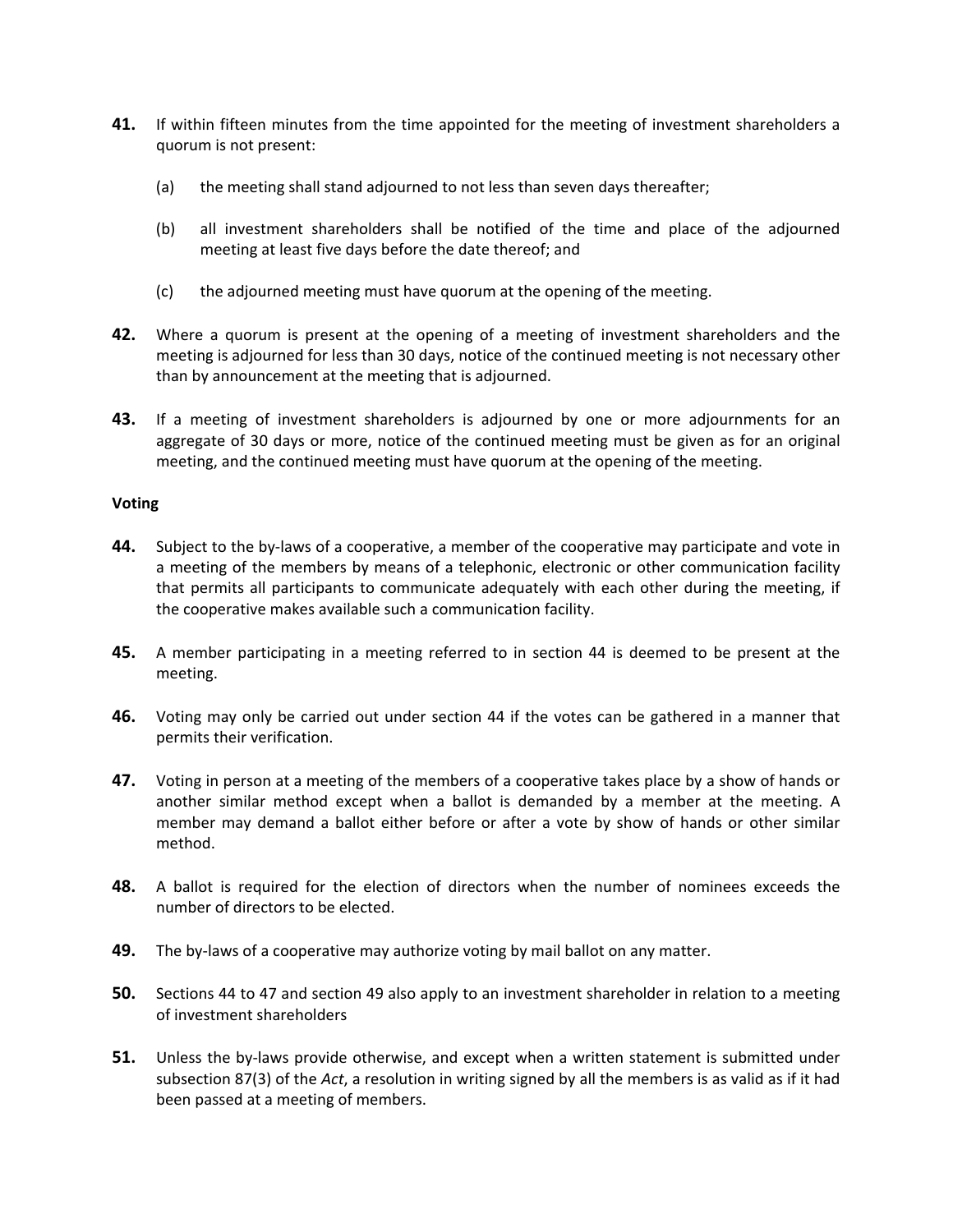- **52.** A copy of every resolution must be kept with the minutes of the meetings of the members.
- **53.** Unless the by-laws provide otherwise, a resolution in writing signed by all the investment shareholders entitled to vote on that resolution is as valid as if it had been passed at a meeting of those investment shareholders.
- **54.** A copy of every resolution of investment shareholders must be kept with the minutes of the meetings of the investment shareholders.

# **PART 6 DIRECTORS**

#### **First Meeting of Directors**

- **55.** Shortly after its incorporation and before the first meeting of members, the directors of the cooperative shall hold their first meeting which must be called by a director by giving at least five days' notice of the meeting to each director, stating the time and place of the meeting.
- **56.** At the first meeting of directors, the first directors shall:
	- (a) adopt forms of security certificates and forms of cooperative records;
	- (b) admit persons to membership in the cooperative and issue or authorize the issuance of membership shares and membership loan certificates, as applicable;
	- (c) appoint officers;
	- (d) make arrangements with an appropriate financial institution;
	- (e) adopt the by‐laws of the cooperative;
	- (f) identify the required governance and management policies to be developed; and
	- (g) transact any other business necessary to organize the cooperative.
- **57.** At the first meeting of directors, the first directors may appoint an auditor to hold office until the close of the first meeting of the members.

#### **Notice of Meetings of the Board of Directors**

**58.** Unless the by-laws provide otherwise, notice of a meeting of the board of directors of a cooperative must be sent by mail or may be personally delivered to each director at least ten days before the date of the meeting to the latest address of each director as shown on the records of the cooperative, or provided electronically in accordance with section 96.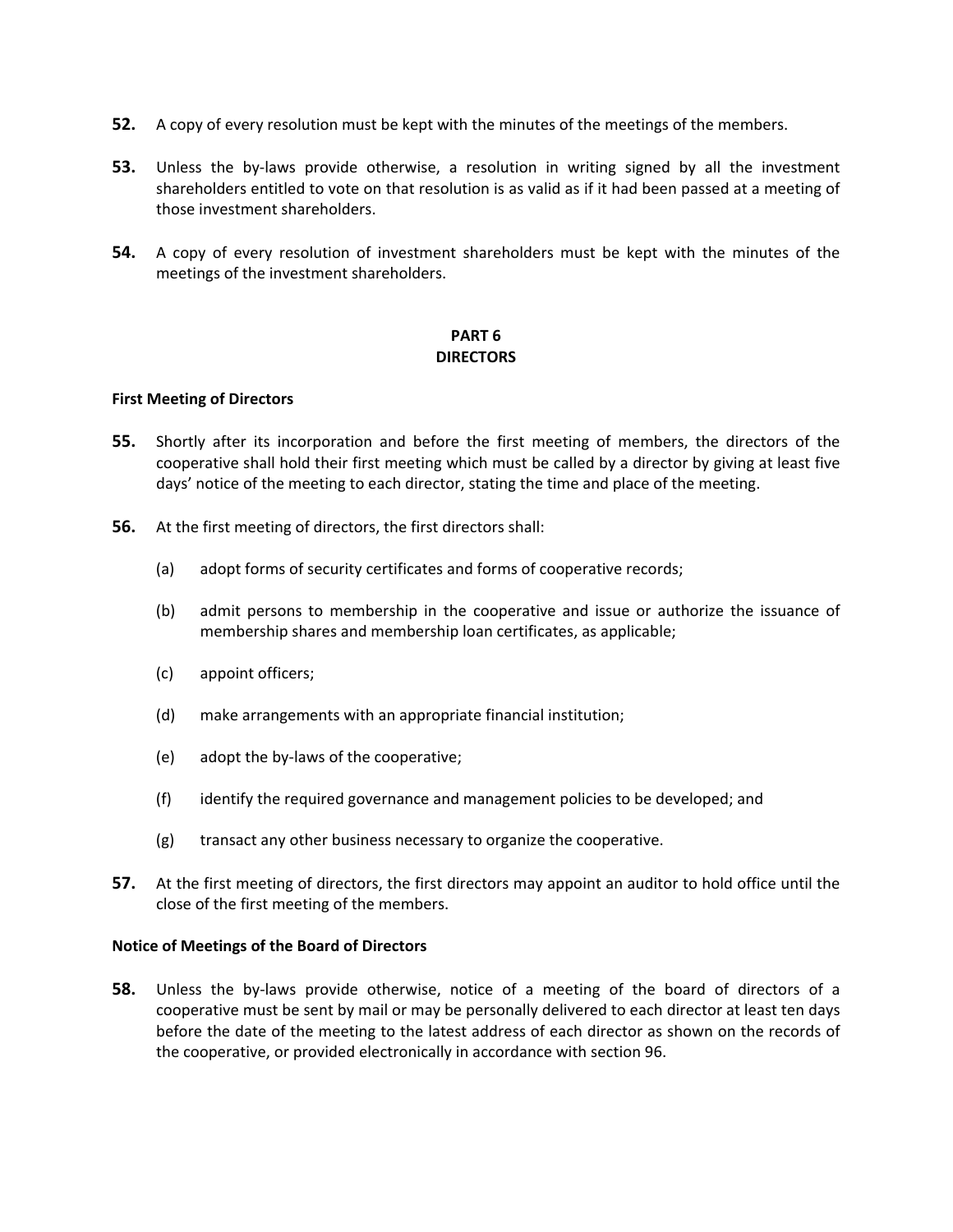- **59.** The notice of a meeting of the board of directors must specify the time and place of the meeting but need not specify the matters to be dealt with at the meeting unless the matter is to:
	- (a) issue or redeem membership shares or investment shares;
	- (b) submit to members or investment shareholders matters required to be decided at a meeting of the members or investment shareholders;
	- (c) fill a vacancy among the directors or in the office of the auditor; or
	- (d) declare:
		- (a) dividends on membership shares or investment shares;
		- (b) interest on membership loans; or
		- (c) patronage returns.
- **60.** A director of a cooperative may waive notice of the meeting of the directors.
- **61.** Attendance at a meeting of the directors of a cooperative is a waiver of notice of the meeting, except when a director attends the meeting for the express purpose of objecting to the meeting.

#### **Voting by Directors**

- **62.** Subject to the by-laws of the cooperative, a director of the cooperative may participate and vote in a meeting of the directors of the cooperative by means of a telephonic, electronic or other communication facility if the facility permits all persons participating in the meeting to communicate adequately with each other during the meeting.
- **63.** A director of a cooperative participating in a meeting of its directors by a means referred to in section 62 is deemed to be present at the meeting.
- **64.** A resolution in writing signed by all the directors is as valid as if it had been passed at a meeting of the board of directors.
- **65.** A copy of every resolution must be kept with the minutes of the meetings of the board of directors.

#### **Quorum**

**66.** The majority of the fixed number of directors as stated in the articles or the minimum number of directors as stated in the articles is the quorum for a meeting of the board of directors. To constitute a quorum, a majority of the directors at the meeting must be members of the cooperative, or representatives of members that are entities.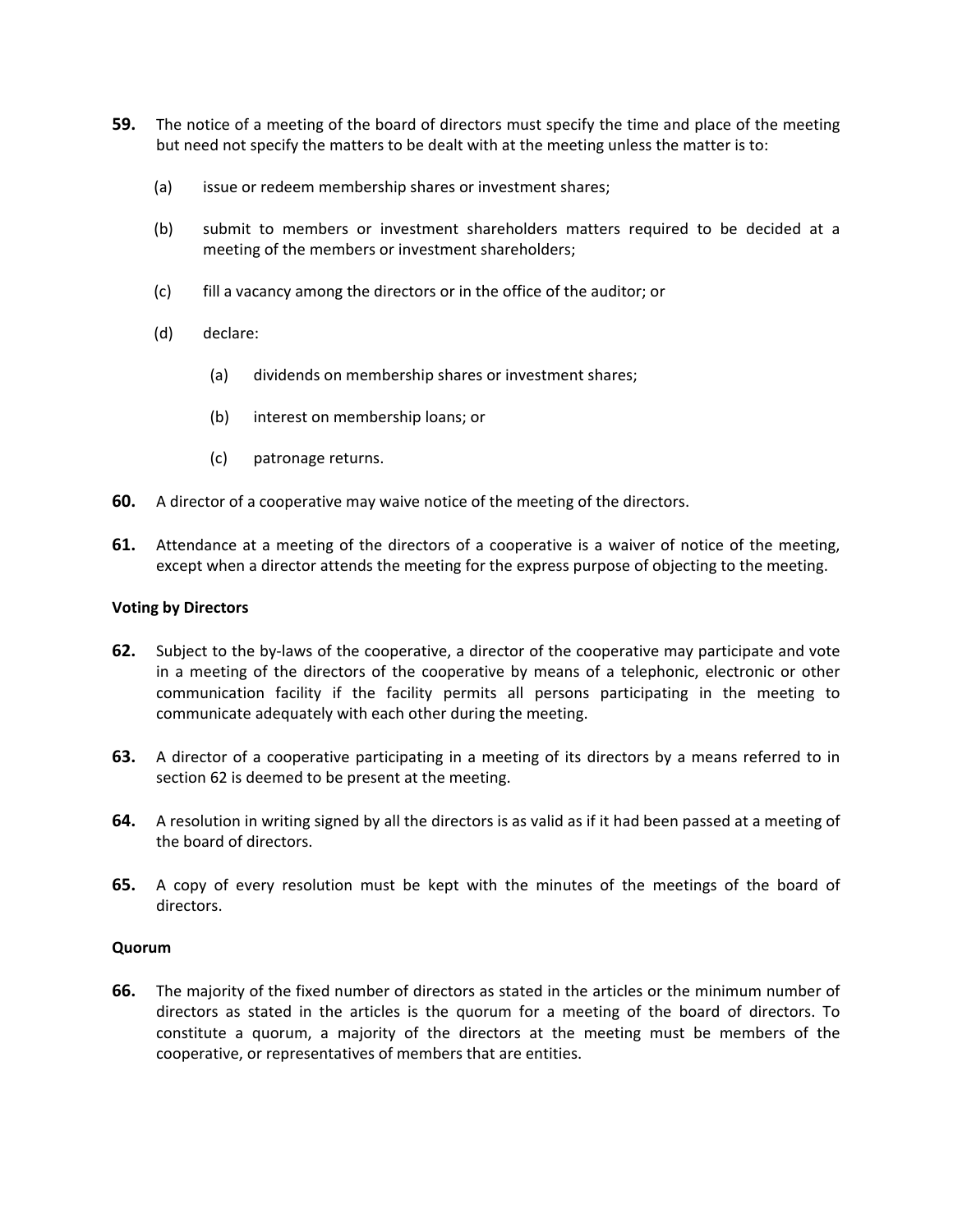#### **Elections**

- **67.** The board of directors of a cooperative shall be elected at the annual meeting.
- **68.** At the first general meeting of the cooperative, for the purposes of the first elected board, onethird of the board of directors shall be elected to hold office until the first annual meeting, one‐ third shall be elected to hold office until the second annual meeting and the remaining third shall be elected to hold office until the third annual meeting.
- **69.** At each annual meeting directors shall be elected to replace those retiring and directors so elected at any annual meeting shall hold office for three years.
- **70.** Where a cooperative has fifteen or more members, directors of the association may be re-elected but shall not serve more than three or, if the by-laws of the cooperative specify, two consecutive three‐year terms without a lapse of at least one year.
- **71.** For the purposes of subsection 68(7) of the *Act*, an appointment made by the remaining directors to fill a vacancy is limited to the remainder of the original term. Any time served to fill a vacancy shall be considered a three‐year term.

#### **Removal of a Director**

- **72.** A director may be removed from office as follows:
	- (a) if the director was elected to the board of directors, by a vote at a special meeting of the members of the cooperative; or
	- (b) if the director was appointed to fill a vacancy on the board of directors, by a vote at a special meeting of the directors of the cooperative.
- **73.** The vacancy created by the removal of a director may be filled at the meeting at which the director was removed.
- **74.** A director who is subject to removal from office is entitled to attend and address the special meeting, or to submit a written statement, giving the director's reasons why the director opposes the proposed removal.
- **75.** When the cooperative receives a statement, it shall ensure that a copy of it is sent without delay to the Director and to every person who is entitled to receive notice of the special meeting.

#### **Remuneration**

- **76.** The directors of a cooperative shall be paid the remuneration, if any, that is approved by the members of the cooperative.
- **77.** The amounts paid to directors of a cooperative as reimbursement for the reasonable expenses incurred in the performance of their duties shall be reported to the members of the cooperative.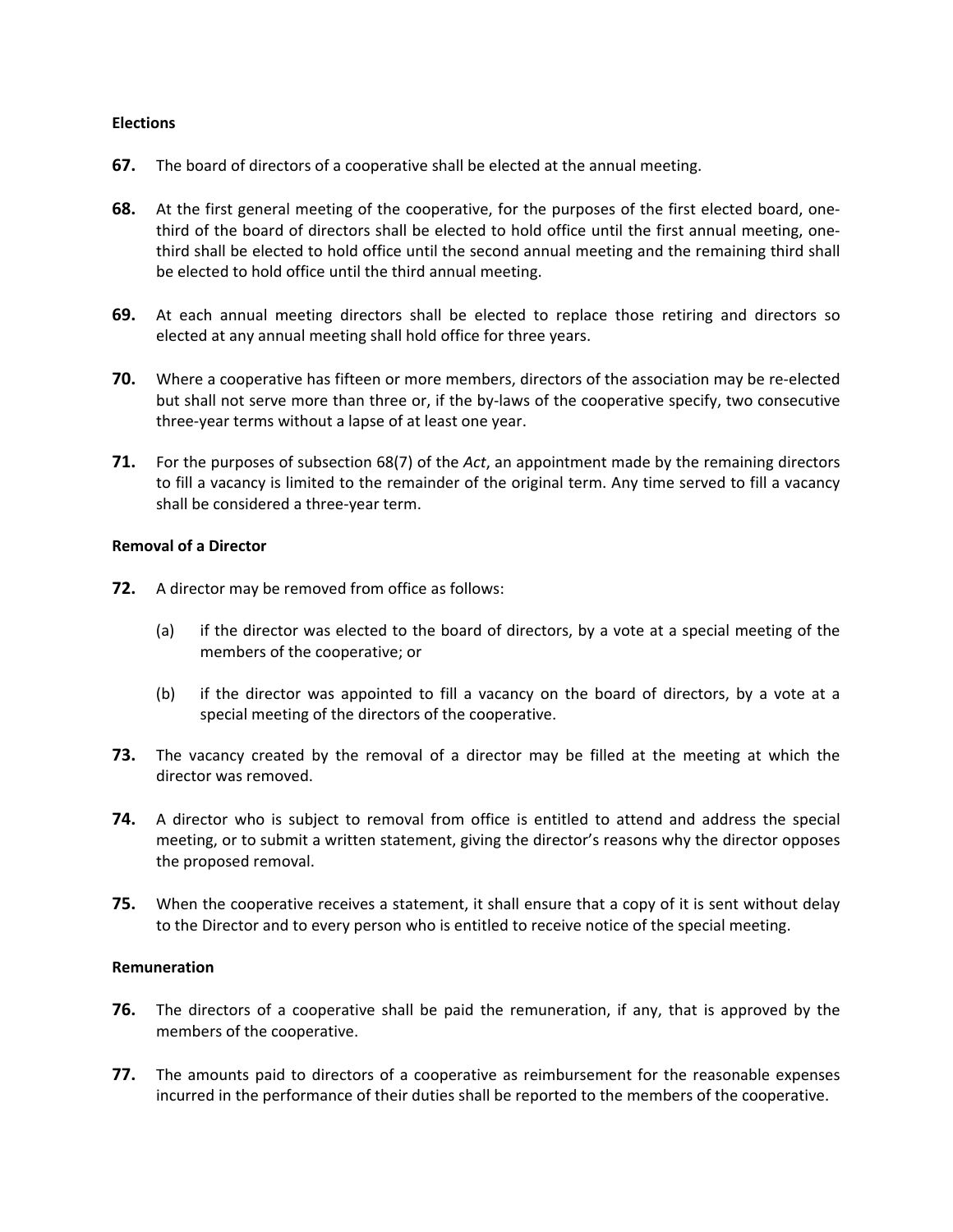## **PART 7 ANNUAL RETURNS AND FINANCIAL DISCLOSURE**

#### **Exemptions from Audited Financial Statements**

- **78.** A cooperative that has between \$250,001 and \$499,999 in business volume as stated in its financial statements for the preceding fiscal year may have its auditor review its financial statements instead of an audit if the members have, by an extraordinary resolution passed at a special meeting duly called for that reason or at an annual meeting of members, resolved not to have an audit and to instead have a review.
- **79.** A cooperative that has between \$100,000 and \$250,000 in business volume as stated in its financial statements for the preceding fiscal year may either have its auditor compile or review its financial statements instead of an audit if the members have, by an extraordinary resolution passed at a special meeting duly called for that reason or at an annual meeting of members, resolved not to have an audit and to instead have a compilation or review.

#### **Requirements for Financial Statements**

- **80.** For the purposes of subsection 82(1) of the *Act*, financial statements of a cooperative shall include at least the following:
	- (a) a balance sheet;
	- (b) a statement of retained earnings;
	- (c) an income statement; and
	- (d) a statement of changes in financial position.

#### **Requirements for Auditors' Reports**

- **81.** The auditor of a cooperative that has between \$100,000 and \$250,000 in business volume as stated in its financial statements for the preceding fiscal year may either report on a compilation, review or audit of the financial statements, subject to the level of engagement.
- **82.** The auditor of a cooperative that has between \$250,001 and \$499,999 in business volume as stated in its financial statements for the preceding fiscal year may either report on a review or audit of the financial statements, subject to the level of engagement.
- **83.** The auditor of a cooperative that has more than \$500,000 in business volume as stated in its financial statements for the preceding fiscal year must report on an audit.

#### **Exemptions from Appointing an Auditor and Audited Financial Statements**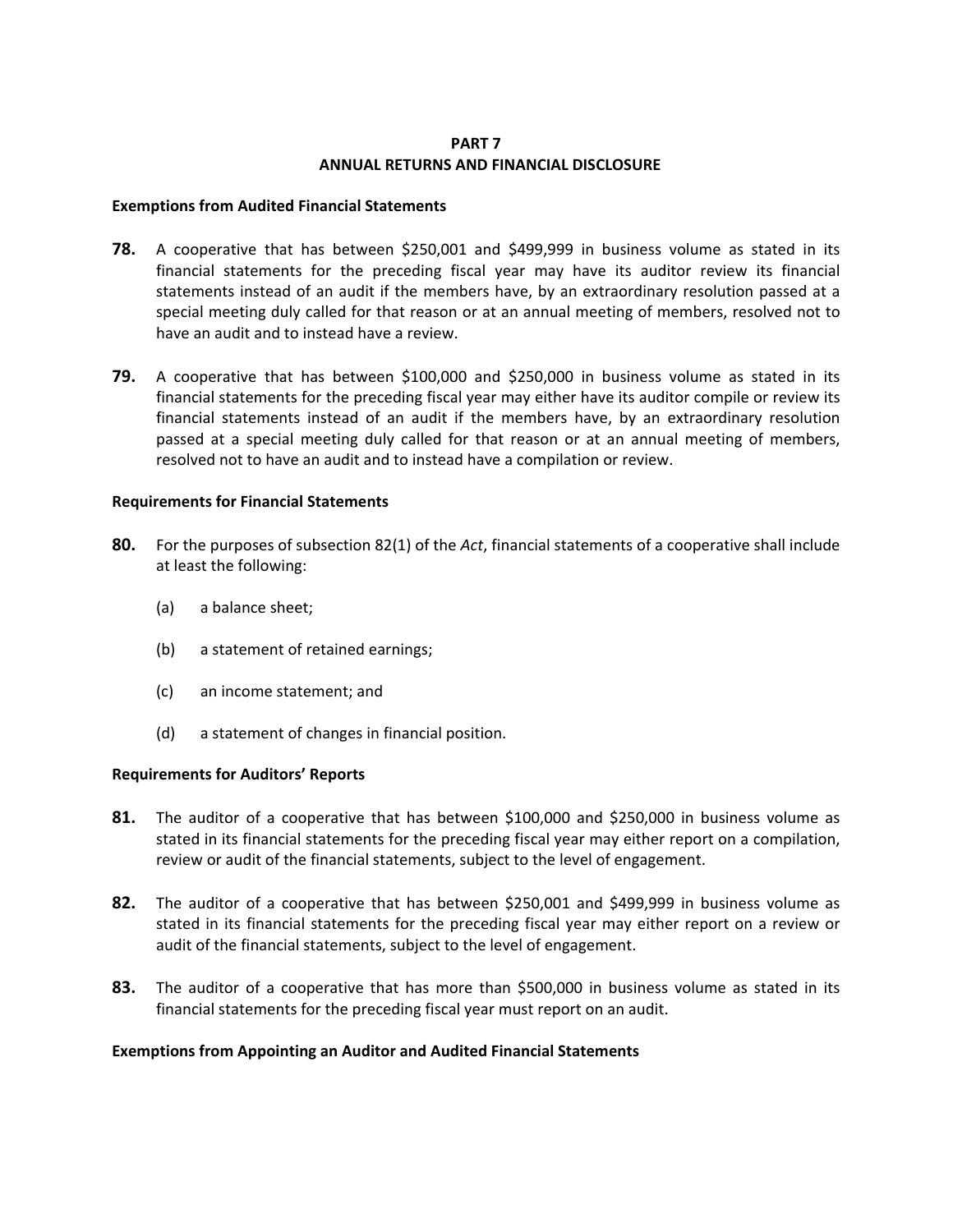- **84.** Cooperatives that have less than \$100,000 is business volume as stated in their financial statements for the preceding fiscal year may, by an extraordinary resolution passed at a special meeting duly called for that reason or at an annual meeting of members, resolve not to appoint an auditor pursuant to subsection 84(3) of the *Act*.
- **85.** Cooperatives that have not completed their first fiscal year may by extraordinary resolution passed at the first meeting of members, resolve not to appoint an auditor pursuant to subsection 84(3) of the *Act*.
- **86.** Cooperatives that do not appoint an auditor in accordance with sections 84 and 85 must prepare their financial statements in accordance with section 80.

#### **PART 8 CONTINUING HOUSING COOPERATIVES**

#### **Disposal of Personal Property**

- **87.** Where a member or former member of a continuing housing cooperative abandons personal property in a housing unit of the cooperative, the cooperative may dispose of the abandoned personal property in accordance with sections 88 to 93.
- **88.** Where the abandoned property is of no value; where the value of the abandoned property is less than the expected costs of removal, storage and sale; or where the retention of the property would be unsanitary or dangerous, the cooperative may dispose of the abandoned property in whatever manner it considers appropriate.
- **89.** Where the abandoned property has a value greater than the total expected costs of removal, storage and sale, the cooperative shall:
	- (a) make a list of the abandoned property and store the abandoned property for a period of 60 days;
	- (b) send a copy of the list to the member or former member at the earliest reasonable opportunity if the address of the member or former member is known to the cooperative;
	- (c) return the property to the member or former member if the member or former member claims the property within the 60‐day storage period and if the member or former member pays the cooperative the costs of removal and storage of the property;
	- (d) following the expiration of the 60‐day storage period, sell the abandoned property by public auction or other public sale that is likely to obtain multiple offers to purchase the property if the property has not been claimed and the costs of removal and storage have not been paid.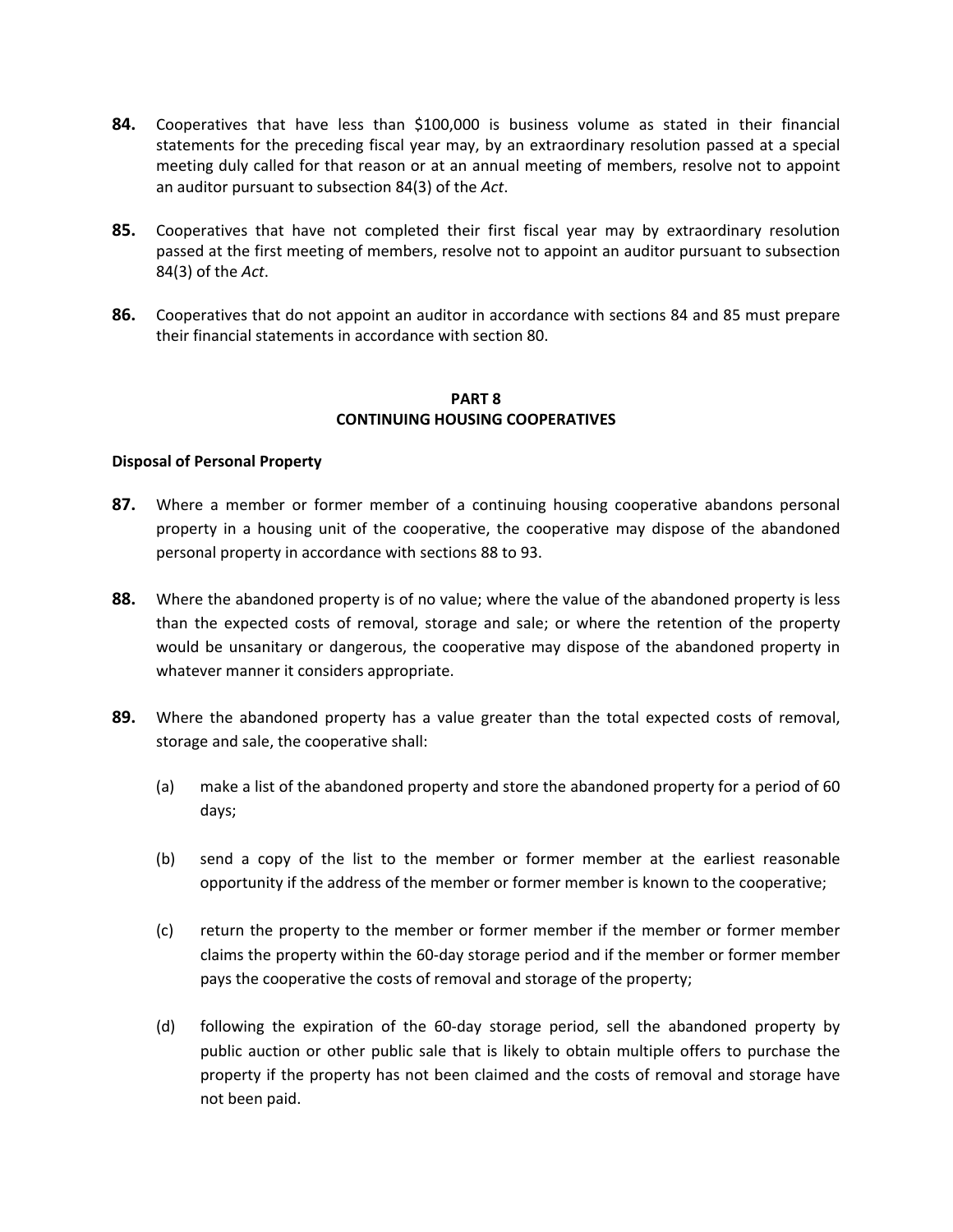- **90.** If the proceeds from the sale of the abandoned property exceed the amounts incurred by the cooperative for the removal, storage and sale of the abandoned property, the proceeds may be used by the cooperative to discharge any debt owing by the member or former member to the cooperative.
- **91.** If there is any amount remaining following the payments authorized in section 90, the cooperative must:
	- (a) forward these proceeds to the member or former member, if the cooperative has or can reasonably ascertain a current address for the member or former member; or
	- (b) retain these proceeds for a period of three years if the cooperative does not have and cannot reasonably ascertain the current address of the member or former member.
- **92.** If the proceeds remain unclaimed by the member or former member after the period set out in paragraph 91, the proceeds become the property of the cooperative.
- **93.** A cooperative that substantially complies with sections 88 to 93 is not liable to the member or former member, or a person claiming through the member or former member, for the removal, storage, disposal or sale by the cooperative of the abandoned property of the member or former member.

## **Continuing Housing Cooperatives ‐ Restrictions in articles**

**94.** For the purposes of paragraph 115(1)(d) of the *Act*, entities entitled to a transfer or distribution of remaining property of a dissolved continuing housing cooperative may include one or more registered charity or non‐profit organization.

## **PART 9 WORKER COOPERATIVES**

## **Permanent employees**

- **95.** For the purposes of paragraph 124(b) of the *Act*,
	- (a) the following persons are not permanent employees of a worker cooperative:
		- (i) a person who is employed on a probationary period of less than three years;
		- (ii) a person who is under contract for a period of less than two years;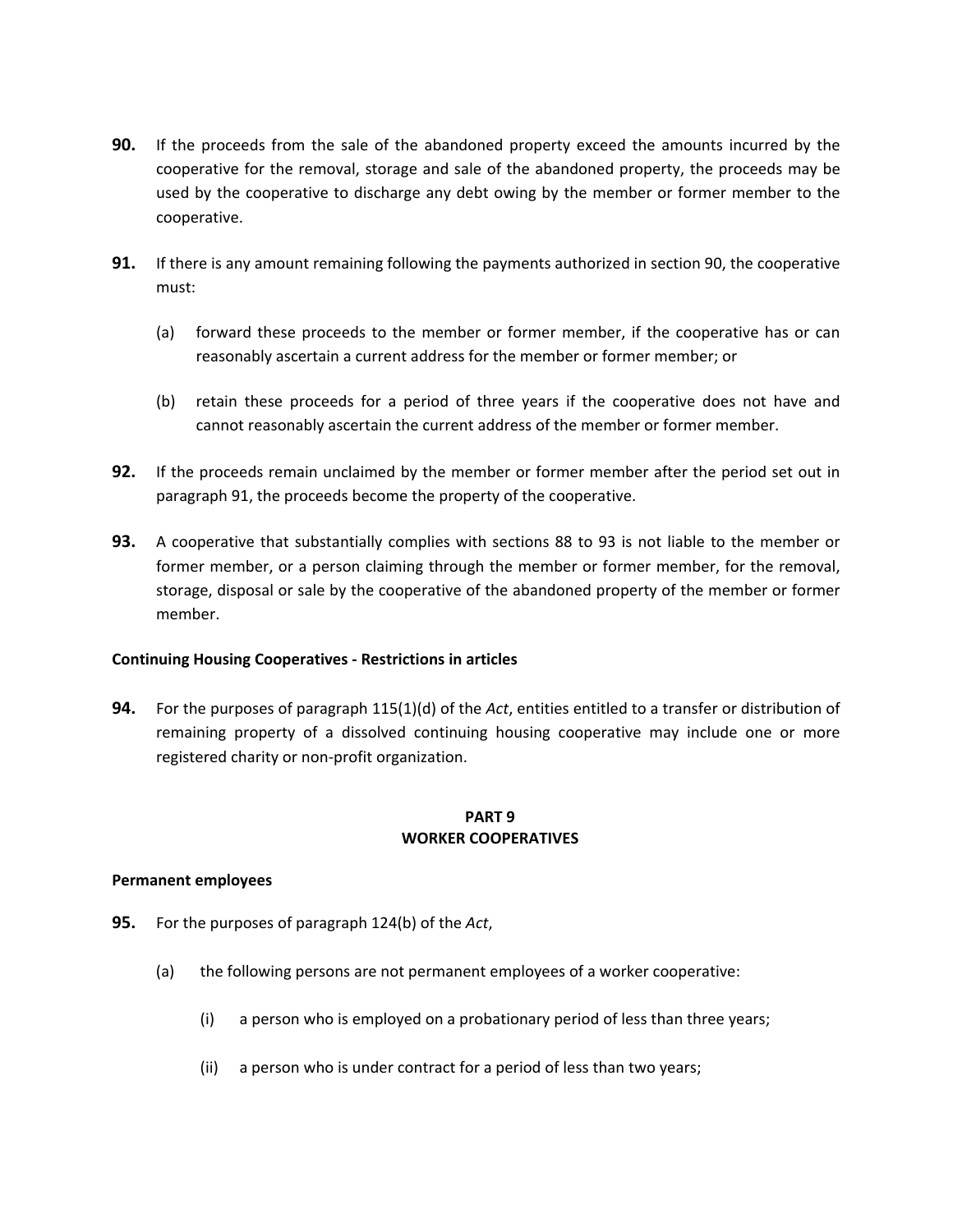(b) the minimum percentage of permanent employees who are required to be members of a worker cooperative is at least 51% of the permanent employees of the cooperative or those of any entity controlled by the cooperative, such percentage being attained not later than five years after the incorporation of the cooperative or the acquisition of a business by the cooperative.

# **PART 10 NOTICE REQUIREMENTS**

- **96.** For the purposes of subsection 165(1) of the *Act* a notice, a document or any information required by this Act, the regulations or the articles or by-laws of a cooperative to be delivered to a member, investment shareholder or director of the cooperative may be delivered electronically to the member, investment shareholder, or director:
	- (a) if the articles or by‐laws of the cooperative do not prohibit electronic delivery;
	- (b) if the recipient asks or agrees to receive it electronically;
	- (c) in the case of electronic delivery that does not involve direct delivery to the recipient, if the recipient is informed directly without delay of the availability of the document, notice or other information and where it may be found or how it may be accessed; and
	- (d) if the method of delivery permits the recipient to have easy access to the document, notice or information and to retain it in a permanent form.

# **PART 11 DISPUTE RESOLUTION**

- **97.** Disputes or controversies among members and the cooperative must be resolved in accordance with mediation and/or arbitration as provided in this section unless the by-laws of the cooperative provide an alternative, comprehensive dispute resolution process that is led by an independent third party.
- **98.** If a dispute arises out of or is related to the articles or by-laws of a cooperative, or is related to any aspect of the operations of the cooperative, and if this dispute cannot be resolved in private meetings between the member(s) and the cooperative, then without prejudice to or in any other way derogating from the rights of the members set out in the *Act*, articles or bylaws, as an alternative to a law suit or legal action, the dispute must be settled by a process of dispute resolution as follows: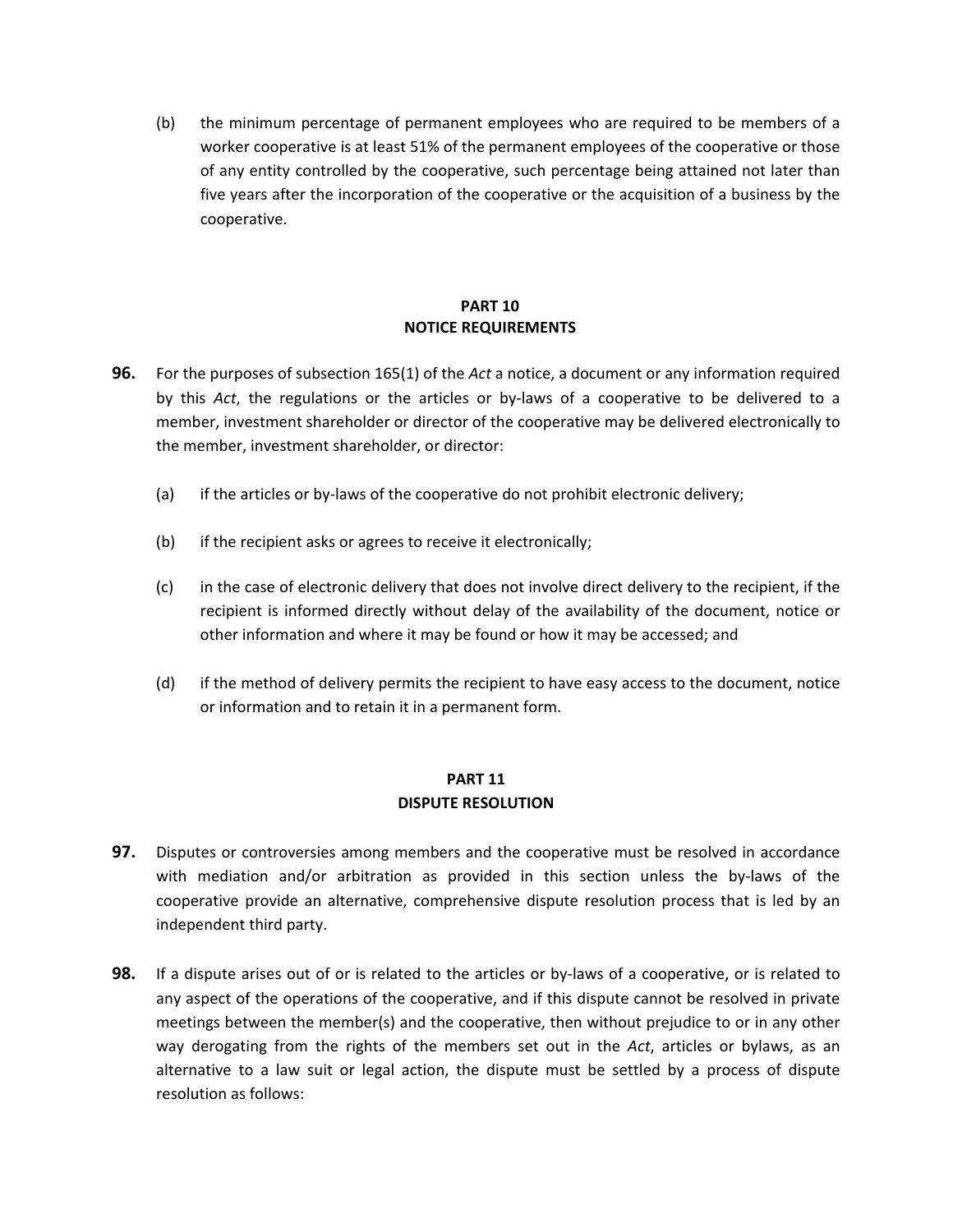- (a) The dispute or controversy shall first be submitted to mediation before either a panel of mediators whereby each party appoints one mediator, and the two mediators so appointed jointly appoint a third mediator (or, if the parties agree, submitted to mediation before one or two agreed upon mediators), and the mediator(s) will then meet with the parties in question in an attempt to mediate a resolution between the parties;
- (b) If the parties are not successful in resolving the dispute through mediation, then the dispute shall be settled by arbitration before a single arbitrator, who shall not be any one of the mediators referred to above, in accordance with the New Brunswick *Arbitration Act*;
- (c) If the matter proceeds to arbitration, the parties agree that all proceedings relating to arbitration shall be kept confidential and there shall be no disclosure of any kind, and that the decision of the arbitrator shall be final and binding and shall not be subject to appeal on a question of fact, law or mixed fact and law;
- (d) All costs of the mediators appointed in accordance with this section shall be borne equally by the parties to the dispute or the controversy. All costs of the arbitrators appointed in accordance with this section shall be borne by such parties as may be determined by the arbitrators.

## **PART 12 COMING INTO FORCE**

**99.** This Rule comes into force on [*Insert date*].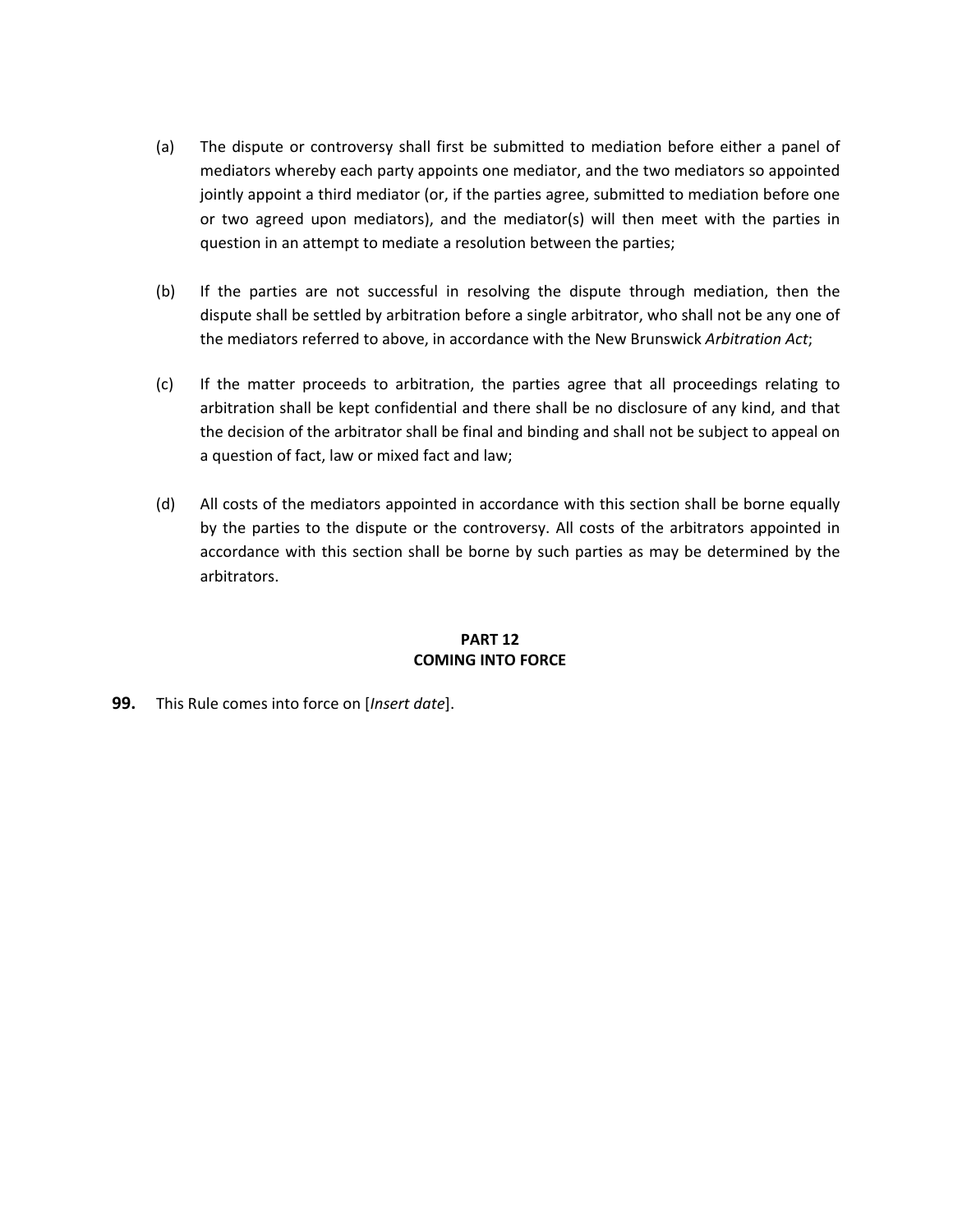**FINANCIAL AND CONSUMER SERVICES COMMISSION** 



**COMMISSION DES SERVICES FINANCIERS ET DES SERVICES AUX CONSOMMATEURS** 

réglementation · éducation · protection

## **FINANCIAL AND CONSUMER SERVICES COMMISSION RULE COOP‐002** *FEES*

# **PART 1 PRELIMINARY MATTERS**

#### **Definitions**

**1. (1)**  In this Rule:

**"**Act" means the *Cooperatives Act*.

**(2)**  The definitions contained in the Act apply to this Rule, unless the terms in question are defined in this Rule.

## **PART 2 FEES**

- **2. (1)**  All fees set out in the Rule are payable to the Commission.
	- **(2)**  The fees payable for an application for incorporation or a revival are \$300**.**
	- **(3)**  The fees payable to accompany the annual return are \$60**.**
	- **(4)**  The fees payable for a certificate issued by the Director are \$50**.**

**(5)**  The fees payable for a certified copy of articles of a cooperative, notice of registered office or change of address of a registered office form and certificates issued by the Director are \$20**.** 

#### **PART 3 RECOVERABLE FEES AND COSTS**

**3.** For a compliance review, the following fees and expenses are recoverable by the Commission under section 134 of the Act: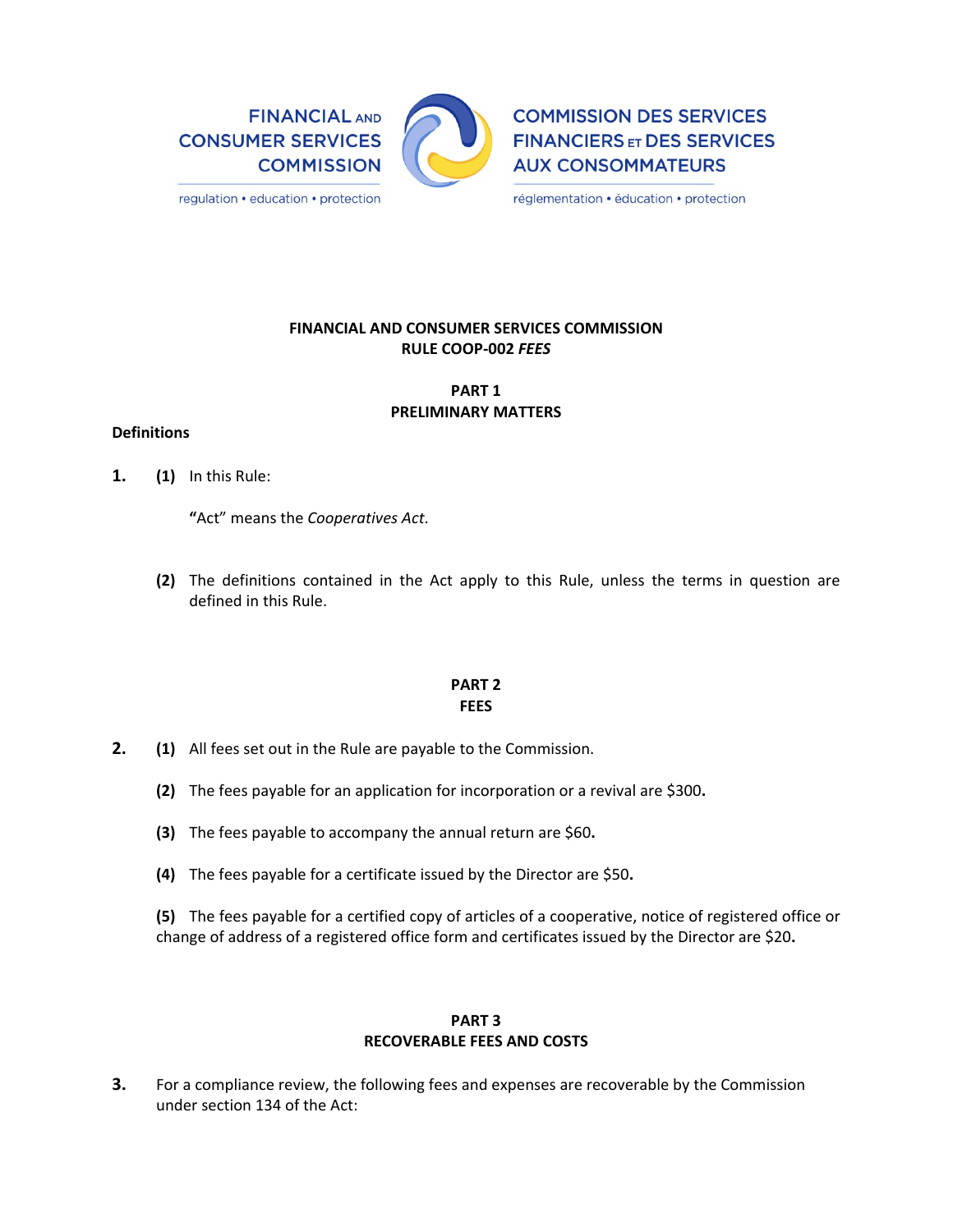- a. \$50 per hour for each employee of the Commission involved in the review,
- b. disbursements properly incurred by the Commission for a compliance review,
- c. fees paid or payable to an expert,
- d. disbursements properly incurred by an expert,
- e. fees paid or payable for legal services, and
- f. disbursements properly incurred in connection with the provision of legal services.

# **PART 4 COMING INTO FORCE**

This Rule comes into force on [*Insert date*].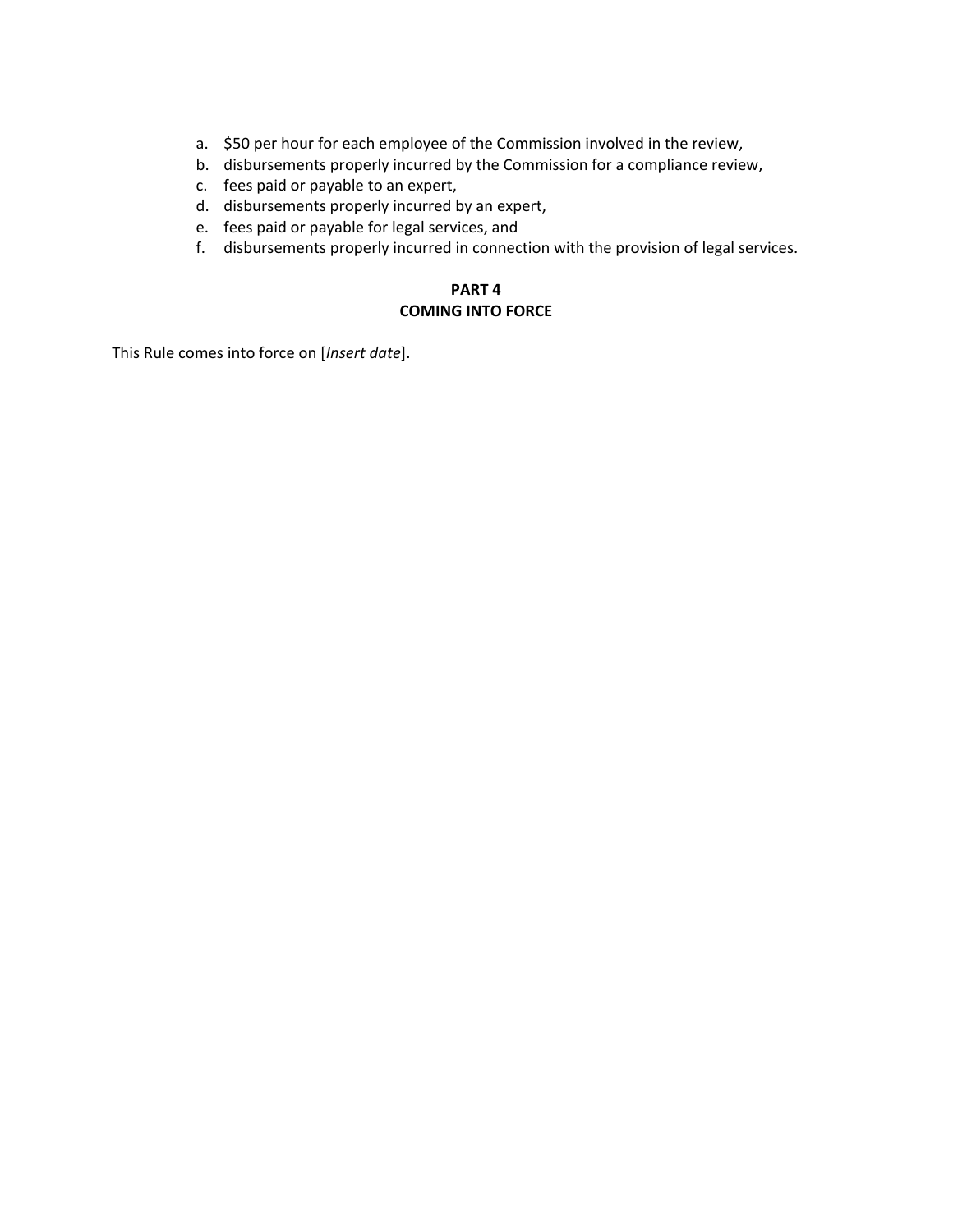

## **FINANCIAL AND CONSUMER SERVICES COMMISSION**

# **LOCAL RULE 45‐501**

# *PROSPECTUS AND REGISTRATION EXEMPTIONS*

#### **PART 1: DEFINITIONS AND INTERPRETATION**

#### **Definitions**

**1.1** In this rule

"investment share of a cooperative" means a share in the capital of a cooperative that is not a membership share;

"membership share of a cooperative" means a share described in section 32 of the *Cooperatives Act*.

## **Interpretation**

**1.2**  Terms defined in National Instrument 14‐101 *Definitions* and used in this Rule have the respective meanings ascribed to those terms in that Instrument.

#### **PART 2: EXEMPTIONS**

#### **Cooperatives**

- **2.1 (1)** The dealer registration requirement does not apply to a trade in a security of a cooperative if the security is one or more of the following:
	- (a) a membership share of a cooperative;

(b) an investment share of a cooperative where the acquisition cost of a share is \$1,000 or less and the total cumulative investment of the individual relying on the exemption does not exceed \$10,000.

**(2)** The prospectus requirement does not apply to a distribution in a security of a cooperative in the circumstances referred to in subsection (1).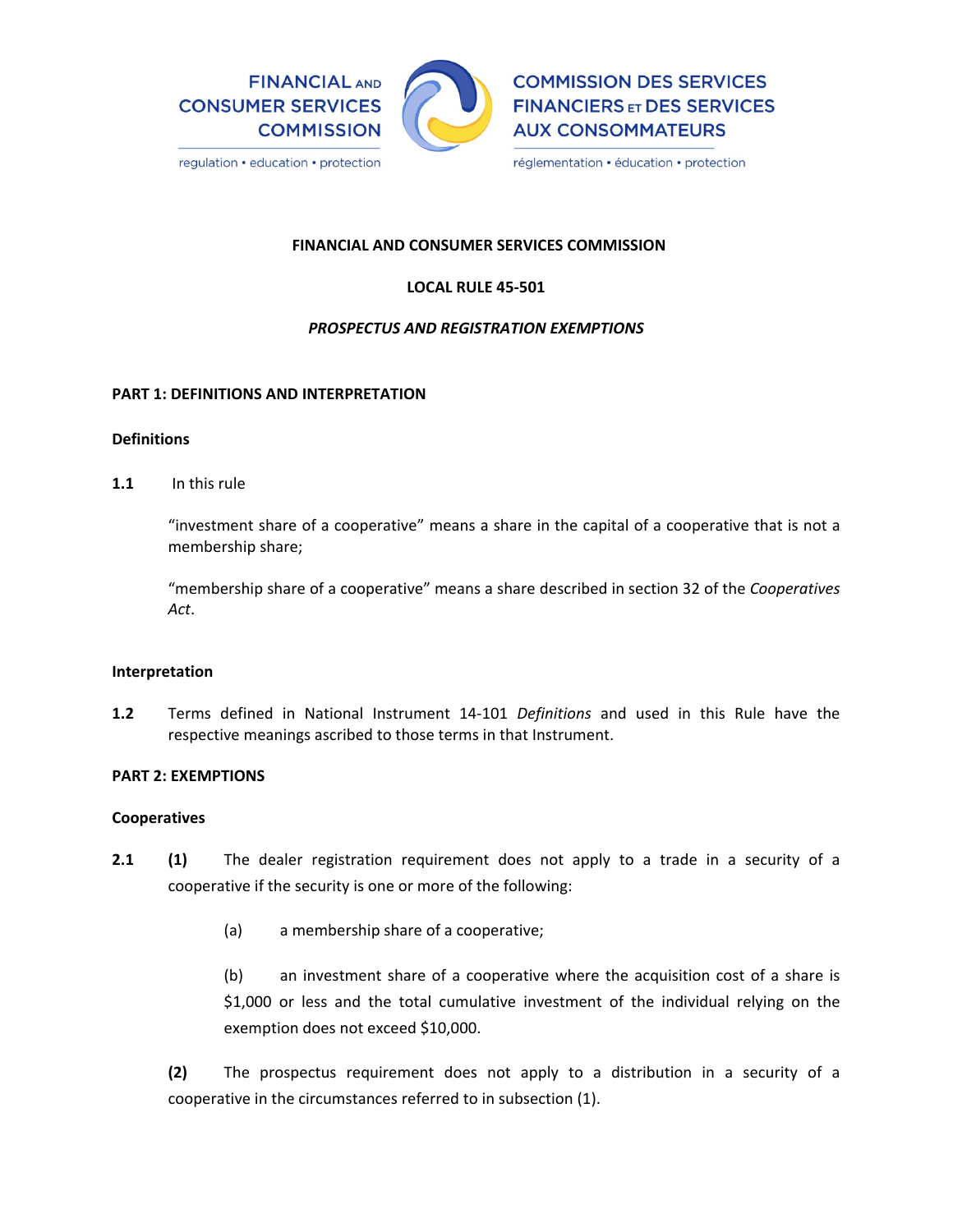## **Credit Unions**

2.2 **(1)** The dealer registration requirement does not apply to a trade in a membership share of a credit union within the meaning of the *Credit Unions Act*.

**(2)**  The prospectus requirement does not apply to a distribution in a security in the circumstances referred to in subsection (1).

#### **PART 3: EFFECTIVE DATE**

**3.1** This rule comes into force on 1 January 2020.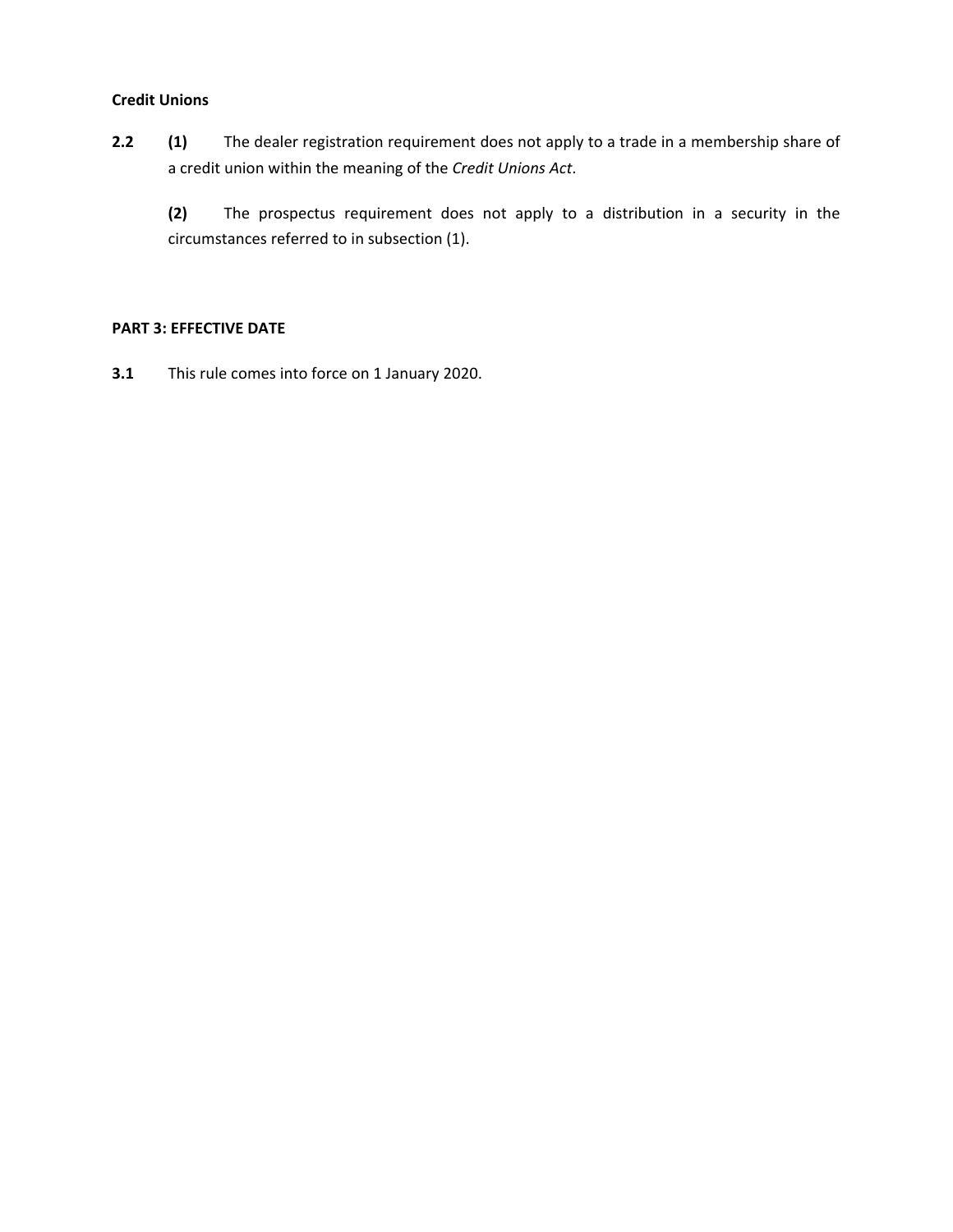#### **SUMMARY OF COMMENTS AND FCNB RESPONSES**

# **Comments on proposed cooperative rules COOP–001** *General* **and COOP‐002** *Fees*

| <b>Issue</b>                                                   | <b>Summarized Comment</b>                                                                                                                                                                                                                                                      | <b>Responses</b>                                                                                                                                                                                                                                                                                                                                                                                |  |  |
|----------------------------------------------------------------|--------------------------------------------------------------------------------------------------------------------------------------------------------------------------------------------------------------------------------------------------------------------------------|-------------------------------------------------------------------------------------------------------------------------------------------------------------------------------------------------------------------------------------------------------------------------------------------------------------------------------------------------------------------------------------------------|--|--|
| <b>Comments on rule COOP-001 General</b>                       |                                                                                                                                                                                                                                                                                |                                                                                                                                                                                                                                                                                                                                                                                                 |  |  |
| Section 59: Notice of<br>meetings of the board of<br>directors | One commenter suggested that the agenda and supporting material<br>for a meeting of the board of directors should be provided to<br>directors in advance with the notice of meeting, and the board could<br>modify the agenda during the meeting, if necessary.                | We have reviewed section 59 and made changes to clarify which agenda items<br>the board will be required to provide to directors in the notice of meeting of the<br>directors.                                                                                                                                                                                                                  |  |  |
| <b>Section 71: Elections</b>                                   | One commenter suggested that the board notify members of any<br>appointment of a director to fill a vacancy within 30 days of the<br>appointment, or at the next annual meeting, whichever is sooner.                                                                          | The Cooperatives Act already provides a way for a member to verify who are the<br>directors of the cooperative. The Act requires that a cooperative provide the<br>Director with a notice of change of directors within 15 days after the change of<br>directors. The FCNB website will have a search function for cooperatives that will<br>include the list of directors of each cooperative. |  |  |
| <b>Section 97: Dispute</b><br>resolution                       | One commenter pointed out that in many circumstances a conflict in<br>a cooperative results in the termination of membership. This<br>commenter was concerned that the termination process should have<br>third-party intervention, similar to the dispute resolution process. | The termination of membership process is provided in the Act and not in the<br>rule. Termination is appealable to a membership meeting.                                                                                                                                                                                                                                                         |  |  |
|                                                                | One commenter indicated that any "comprehensive conflict<br>resolution process" should include knowledgeable and independent<br>agreed upon third parties.                                                                                                                     | We have updated the dispute resolution section in the rule to specify that a<br>cooperative can have an alternative dispute resolution process, but that process<br>must be led by an independent third party.                                                                                                                                                                                  |  |  |
| Part 7: Annual returns and<br>financial disclosure             | One commenter stated that members should know about their rights<br>and obligations as members of a cooperative and suggested that the                                                                                                                                         | We agree with the commenter that members should be aware of their rights and<br>obligations as members of a cooperative. Under the Act and rule, a cooperative is                                                                                                                                                                                                                               |  |  |